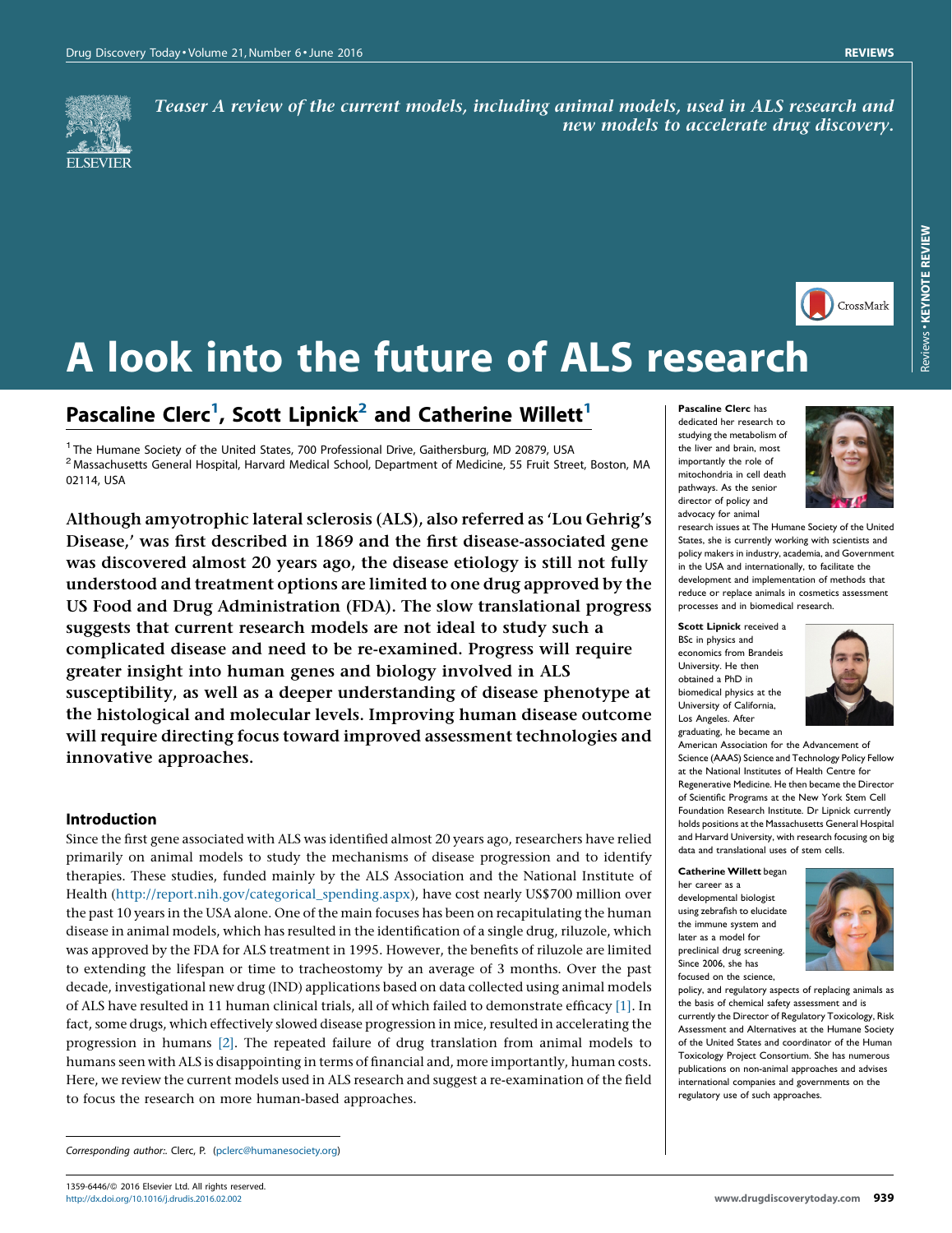## ALS

ALS is a progressive, fatal neurodegenerative disease characterized by loss of motor neurons in the brain and spinal cord. According to the National ALS Registry [\(http://www.cdc.gov/mmwr/preview/](http://www.cdc.gov/mmwr/preview/mmwrhtml/ss6307a1.htm) [mmwrhtml/ss6307a1.htm](http://www.cdc.gov/mmwr/preview/mmwrhtml/ss6307a1.htm)), 12,000 people in the USA have a definite diagnosis of ALS, for a prevalence of 3.9 cases per 100,000 persons. The disease is more common among white males, non-Hispanics and persons aged 60–69 years. Between 90% and 95% of these individuals develop a sporadic form of ALS (sALS), occurring without known genetic risk factors, and have no family history of the disease. The remaining 5–10% of cases are inherited and classified as familial ALS (fALS), which is associated with more than a dozen genes. Both recessive and dominant forms of ALS have been identified, but most fALS is passed on in an

autosomal-dominant manner. ALS is a complex disorder with a spectrum of phenotypes that could comprise a single disease or represent several closely related disorders with different causes but similar clinical manifestations. The clinical progression is generally rapid, beginning with muscle loss followed by muscle degeneration, paralysis, and respiratory problems. Most patients succumb to the disease within 3–5 years after diagnosis because of respiratory or cardiac deficits. Although motor function declines, sensory, cognitive, and emotional capabilities are generally left intact. Although the etiology underlying ALS progression is unknown, various cellular populations and processes are known to be involved. Key pathological features include motor neuron loss (lesions), retraction of motor neuron axons from neuromuscular junctions, the appearance of inclusion bodies within neurons and astrocytes, ubiquitin-positive protein aggregates in neurons, and blood–brain barrier disruption. Although many gene mutations have been shown to be associated with the development of fALS, a genetic contribution to sALS is still unclear. Risk factors for sALS include gender [\[3\]](#page-8-0), exposure to toxic chemicals [\[4,5\]](#page-8-0), and trauma experienced during military service [\[6\].](#page-8-0)

The first study associating a genetic association in ALS, specifically Cu/Zn superoxide dismutase (SOD1), was published in 1993 [\[7\]](#page-8-0). SOD1 is a ubiquitous protein thought to be responsible for protecting cells from oxidative stress by neutralizing cytoplasmic free radicals. SOD1 is a soluble protein located in the nucleus, cytosol, mitochondria, and peroxisomes, where it converts superoxide radicals to oxygen and hydrogen peroxide. Knockout and functional studies indicated that most mutations in SOD1 result in gain of toxic function by destabilizing the protein and causing it to fold into a non-native, harmful conformation [\[8\]](#page-8-0). Current theories suggest that these misfolded proteins produce a toxic protein aggregate buildup [\[9\]](#page-8-0), although the complete mechanisms of disease progression are unknown. Mutations in SOD1 account for 20% of fALS and 1–3% of sALS cases. Different mutations in SOD1 also have penetrance that can vary depending on factors such as age, sex, or ethnicity [\[10\].](#page-8-0)

From 2001 to 2011, mutations associated with fALS were found in almost 20 additional genes, most of which were associated with only 1–5% of fALS cases, although C9ORF72, a newly identified gene of unknown function, is linked to 30% of fALS [\[11\].](#page-8-0) Many ALS-associated genes were identified using linkage analysis and candidate gene sequencing on DNA from affected families, although some were discovered through histological associations.

For example, the TDP-43 protein was found to be present in motor neuron inclusion bodies in the brain and spinal cord of many patients with ALS [\[12\],](#page-8-0) suggesting gene dysregulation. Mutations in the TAR DNA-Binding Protein (TARDBP) gene, responsible for TDP-43 protein synthesis, were later identified by gene sequencing of patient DNA [\[13\].](#page-8-0) The wild-type form of TDP-43 interacts with another ALS-associated protein, FUS, both of which can bind RNA and DNA, and are involved in transcriptional repression, premRNA splicing, and translation regulation [\[14,15\]](#page-8-0). However, the function of FUS and TARDBP in patients with ALS carrying the mutated form of the genes remains unknown.

Soon after the discovery of ALS-associated genes, animal models expressing mutant human ALS-associated genes were developed and widely adopted to study the mechanism of action behind variants in vivo [\[16\]](#page-8-0). Given that sALS and fALS are clinically similar and believed to have similar pathological mechanisms [\[17\],](#page-8-0) mouse models of fALS were thought to represent general ALS pathology in terms of identification of interventions to slow or reverse the disease progression. Over the past 20 years, although rodents, especially mice, have been the most commonly used models for ALS [\[18\]](#page-8-0), different species, including Caenorhabditis elegans [\[19\]](#page-8-0), Drosophila [\[20\],](#page-8-0) zebrafish [\[21,22\],](#page-8-0) and even nonhuman primates [\[23\]](#page-8-0), have also been used as model organisms. Here, we describe the most common nonhuman animal models of ALS and discuss the caveats influencing their validity and translational applicability [\(Table](#page-2-0) 1). Additionally, we summarize current, and suggest potential additional, alternative methods for studying ALS progression and identifying therapies, with a focus on in vitro and non-animal approaches to improve translational efficiency and benefit the patients.

## Current use of nonhuman animals

Various species, from vertebrates to invertebrates, have been used to developed ALS models. We have been able to learn about ALS from those models, but, as with any model system, there are limitations in their ability to recapitulate the disease and in the knowledge gathered from their use. The 'ideal' model would reproduce the human disease symptoms identically and with the same progression ('face' validity) and neurobiological mechanism of action (construct validity), while also serving as a platform for the evaluation of therapeutic interventions in humans (predictive validity).

## Canine degenerative myelopathy

No species other than humans are known to naturally develop ALS; however, dogs can experience a similar neuromuscular disease with some ALS-like clinical features. Currently, two SOD1 mutations, E40K and T18S, have been identified by genome-wide association and sequencing studies with canine degenerative myelopathy (DM) [\[24,25\].](#page-8-0) DM and ALS are similar in that both are age-related, fatal diseases with progressive loss of both upper and lower motor neurons with subsequent muscle degeneration. The diseases are also similar histologically: spinal cords of dogs with DM and humans with ALS exhibit lesions, ubiquitin-positive inclusion bodies, signs of oxidative stress, and neuromuscular denervation [\[24,26\]](#page-8-0). However, there are significant differences between the two diseases. Canine DM begins with upper motor neuron defects [\[24\],](#page-8-0) whereas human ALS dysfunction begins in either upper or lower motor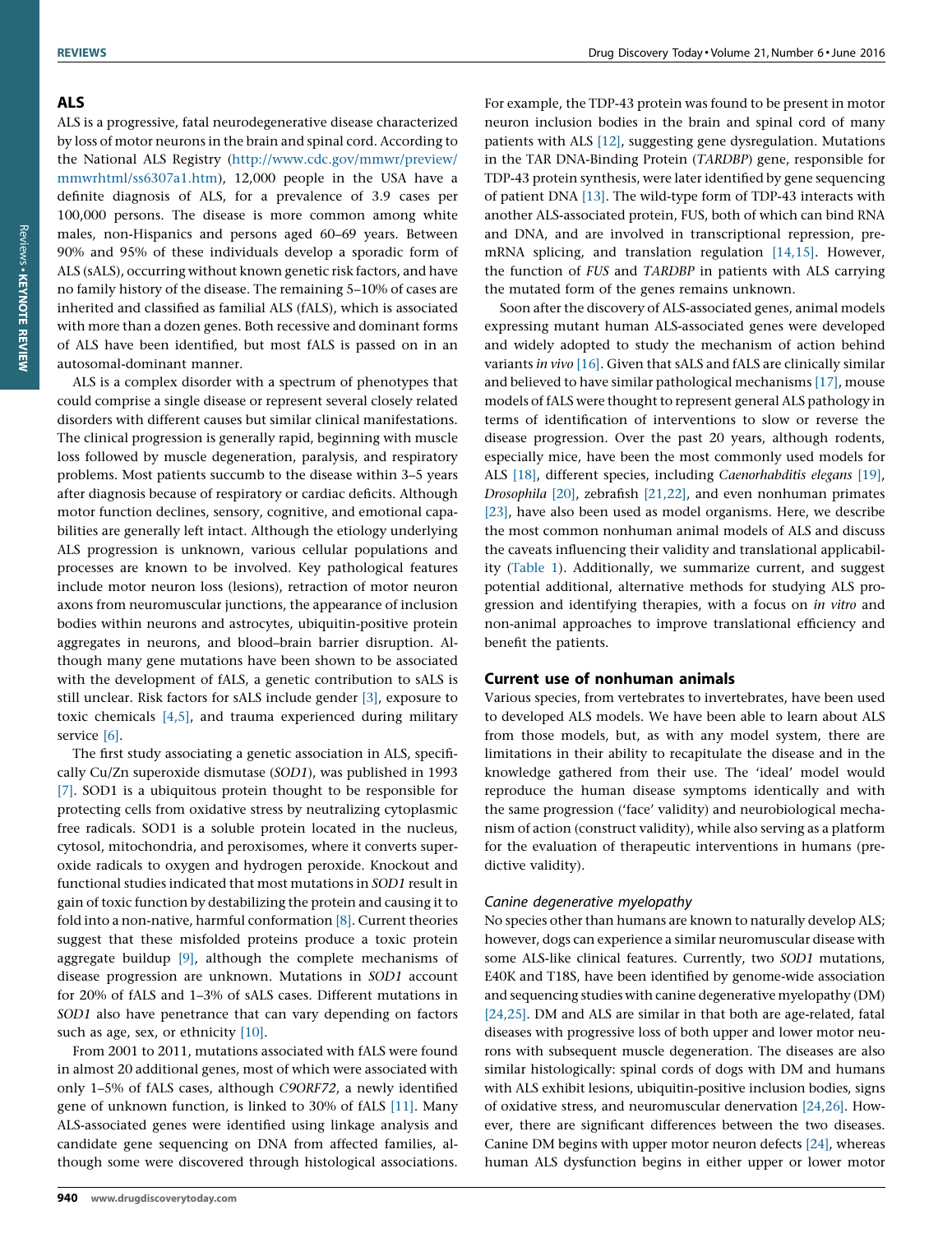A summary of ALS research methods

<span id="page-2-0"></span>

| ٠ |  |
|---|--|
|---|--|

| Methods           | <b>Examples</b>                               | <b>Features</b>                                                                                              | <b>Limitations</b>                                                                                             | <b>Refs</b>      |
|-------------------|-----------------------------------------------|--------------------------------------------------------------------------------------------------------------|----------------------------------------------------------------------------------------------------------------|------------------|
| In vivo           | Caenorhabditis<br>elegans                     | Cellular focus without systemic complexity                                                                   | Lacks spinal cord and lower motor neurons<br>affected by ALS                                                   | [19, 30, 43]     |
|                   | Drosophila                                    | More complexity than C. elegans, but less<br>than vertebrates                                                | Wild-type human gene expression is toxic;<br>relatively simplistic compared with human                         | [20, 35, 44]     |
|                   | Zebrafish                                     | Cheap, quick, simplistic; vertebrate                                                                         | Not mammalian; relatively new models                                                                           | [21, 31, 36]     |
|                   | Mouse                                         | Many different models; short lifespan and<br>disease length                                                  | Overexpression artifacts; unique biological<br>properties from humans (lifespan,<br>metabolism, etc.)          | [18, 37, 38, 80] |
|                   | Rat                                           | Larger size; short lifespan and disease length                                                               | Disease phenotype differences from mouse                                                                       | [22,46,80,107]   |
|                   | Dog                                           | Naturally occurring disease (DM)                                                                             | DM similar to, but not same as ALS                                                                             | [24, 26, 29]     |
|                   | Nonhuman<br>primates                          | Better disease mimic than other species                                                                      | Expensive, long lived, ethical issues                                                                          | $[23]$           |
| In vitro cultures | Yeast<br>Patient dissociated<br>motor neurons | Simple, models protein aggregation well<br>Natural disease gene expression; easy, direct<br>drug application | Not systemic, neural, or even human<br>Finite lifespan; difficult to transfect                                 | [36, 86, 87]     |
|                   | NSC34                                         | Immortal motor neuron-like line; human;<br>manipulable                                                       | Induced disease phenotype; not true motor<br>neuron line                                                       |                  |
|                   | Stem cells                                    | Can transplant or differentiate for study/<br>transplant                                                     | Not systemic, transplantation still<br>experimental                                                            |                  |
|                   | <b>IPSCs</b>                                  |                                                                                                              |                                                                                                                |                  |
|                   | <b>Tissue slice</b><br>culture (animal)       | Easily manipulated; more systemic than cell<br>cultures                                                      | Same recapitulation issues as whole animal;<br>distant connections severed                                     |                  |
| In silico         | Computer modeling<br>Virtual mice             | High throughput, hypothesis driven<br>Quick, cheap                                                           | Requires a priori knowledge; underdeveloped<br>Same issues as mouse model                                      |                  |
| Genetic           | <b>NGS</b>                                    | Identifies sequence mutations                                                                                | Requires previous linkage; requires several<br>affected individuals with same mutation                         | [11, 82, 83]     |
|                   | <b>GWAS</b>                                   | Identifies SNPs linked to disease; can identify<br>several SNPs at once                                      | Need large sample size; genetic<br>heterogeneity in ALS population; remaining<br>mutations can be risk related |                  |
|                   | Molecular<br>phenotyping                      | Identifies clinical targets; gives insights into<br>disease pathogenesis                                     | Expensive at high throughput levels; direct<br>versus indirect targets of disease unclear                      |                  |
| Available data    | Patient data                                  | Cheap, quick, easily accessible; large sample<br>sizes                                                       | Relies on personal reporting; limited data set<br>breadth                                                      | [84, 85]         |
|                   | Medical records                               | Easy trend analysis; less subjective than<br>personal reporting                                              | Limited data set breadth                                                                                       |                  |

neurons [\[27\]](#page-8-0). Most human SOD1 mutations are dominant [\[27\],](#page-8-0) whereas DM appears to be recessive with incomplete penetrance [\[24\],](#page-8-0) suggesting that SOD1 functions or requirements are unique in humans. Additionally, men are more susceptible to ALS than women and most ALS is sporadic  $[3,28]$ , whereas DM in dogs is equal between the sexes, although there is breed susceptibility, and generally occurs in a familial pattern [\[29\].](#page-8-0)

The similarities to ALS indicate that information regarding the mechanism and progression of DM may yield insight into ALS. Most histological research on ALS is done on tissue from individuals who died at late stages of disease progression and little is known about the manifestations of early-stage ALS. However, dogs with DM are often euthanized early in disease progression because of deterioration in their quality of life [\[24\]](#page-8-0) and, therefore, earlystage DM disease tissues are available.

#### Transgenic animals

Rodents have been preferred to other species because of their more complex central nervous system (CNS), and because they are easier to handle and have a short time to manifest disease-like phenotypes. Nonhuman primate models have also been developed based on their presumed relevance because of phylogenetic similarity

with humans, but have significant disadvantages, including time, space, funding, and ethical concerns [\[23\].](#page-8-0)

The zebrafish is a unique organism in that it has a conserved, simplified vertebrate nervous system, a short lifespan, and is amenable to genetic manipulation and therapeutic screening. Furthermore, 70% of human genes have at least one zebrafish ortholog, and a recent study showed that 82% of genes associated with human diseases have a zebrafish ortholog. Researchers studying ALS have found that the use of zebrafish models provides unique insights into systemic, cellular, and molecular pathways associated with different genetic variants. The flexibility of this model and similarity to the human genome have influenced its rising popularity in neurodegenerative research and has increased our understanding of the biological activity of genes associated with human diseases. However, despite evolutionary relations or anatomical similarities between zebrafish and human, biochemical mechanisms or physiological responses are different, and data accumulated using zebrafish are often not relevant to humans. Invertebrate models, such as C. elegans and Drosophila, have also been used to describe the disease phenotype and progression at the cellular and molecular levels in a relatively cell-autonomous manner, despite their lack of lower motor neurons.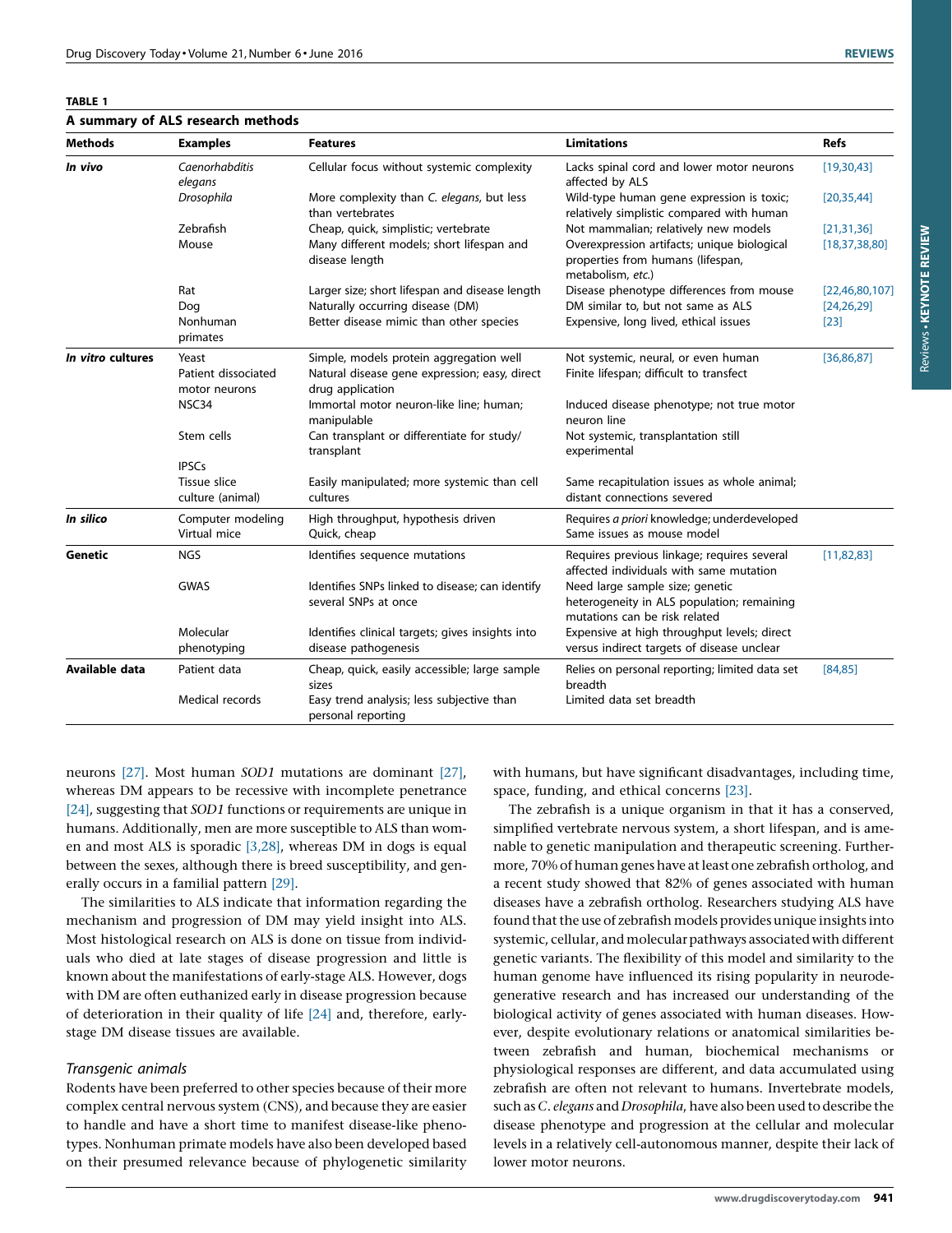SOD1 transgenic animals. Since the discovery of SOD1 as an ALSassociated gene in 1994, a variety of transgenic SOD1 mutant animal models have been created. More than 150 mutations of SOD1 have been identified in fALS and over 20 rodent models have been generated, most of which overexpress a mutant variant of human SOD1. The oldest and most widely use model is the G93A hSOD1 overexpression mouse, which at one point was used in up to 97% of ALS drug studies [\[18\]](#page-8-0). Transgenic mutant human (h)SOD1 overexpression models also exist in C. elegans (G93A, G85R, G37R, and A4V) [\[30\],](#page-8-0) Drosophila (G85R and A4V) [\[20\]](#page-8-0), and zebrafish (G93R, G37R, and A4V) [\[21,31\]](#page-8-0).

The SOD1 models were initially developed to be a general model for ALS (SOD1-related and non-SOD1-related fALS, as well as sALS). Although SOD1 mutations are not present in sALS, there are phenotypic similarities with fALS, and it has been assumed that familial and sporadic forms shared the same neuronal degeneration pathway and studying the familial form could provide insight into the sporadic form. However, the validity of these assumptions has been questioned. It has been shown that tissues from patients with sALS and non-SOD1 fALS exhibit aggregates of TDP-43 in motor neurons and glia [\[32\]](#page-8-0), yet patients with ALS and SOD1 mutations display TDP-43-negative neural aggregates [\[32\]](#page-8-0). The G93A hSOD1 mouse mimics the human SOD1 phenotype with TDP-43-negative aggregate staining [\[33\]](#page-8-0), indicating that mouse SOD1 models may better represent the phenotype of patients with ALS and hSOD1 mutations, but not those with sALS or non-SOD1 fALS mutations, which account for 98% of ALS cases.

TARDBP transgenic animals. In 2008, TARDBP was identified as an associated gene in 3–5% of fALS cases and 2% of sALS cases [\[34\]](#page-9-0). Since then, mutant human TARDBP has been overexpressed in both C. elegans and Drosophila, which exhibit some human ALS characteristics, including loss of motility and reduced lifespan [\[35\]](#page-9-0). The zebrafish TARDBP model is not yet well characterized, but does exhibit motor defects and axon deficiencies [\[36\].](#page-9-0) Mouse and rat overexpression models appear to recapitulate overarching human ALS phenotypes in that they exhibit neuronal ubiquitinpositive inclusions, motor neuron degeneration, axon degeneration, motor loss, paralysis, and death [\[37,38\].](#page-9-0) Given concerns about the lack of relevance of expressing models that exhibit early paralysis and death, a recent model was developed expressing lower levels of TDP-43 to mimic the human protein expression level [\[39\]](#page-9-0). To date, one nonhuman primate TDP-43 model has been developed by overexpressing the human wild-type from of TDP-43 in the spinal cords of cynomolgus monkey to recapitulate the redistribution of TDP-43 from the nucleus to the cytoplasm, which was not observed in rat models [\[23\]](#page-8-0).

Mutant models of TARDBP expression are still relatively new, and lack characterization in the context of the human TARDBP ALS phenotype, but recent publications have reported that 50TARDBP mutations might be associated with ALS, whereas others report that those mutations are still rare in ALS [\[40,41\]](#page-9-0).

FUS transgenic animals. In 2009, FUS was identified as an associated gene in 5% of fALS cases and 1% of sALS cases [\[42\].](#page-9-0) Inclusions of FUS in the cytoplasm have been shown to be recurrent in patients with ALS and FUS mutations. Since then, a handful of models overexpressing the mutant human FUS (hFUS) have been created in C. elegans, Drosophila, zebrafish, and rat. Both the mutant hFUS overexpression Drosophila and C. elegans models

exhibit a decreased number of neuromuscular junctions, motor neuron damage, cytoplasmic FUS-positive protein aggregation, locomotor impairment, and premature death [\[43,44\]](#page-9-0). Overexpression of mutant hFUS in zebrafish is not fully characterized, but does result in motor neuron defects and motor deficits [\[45\]](#page-9-0). In rodents, it looks like the overexpression of mutated or wild-type FUS induces different phenotypes depending on the species. The mutant hFUS overexpression rat model exhibits protein aggregates, neurodegeneration, and muscle atrophy [\[46\]](#page-9-0), while recent studies have shown that overexpression of wild-type FUS in rats induces cognitive defects in aged animals without motor phenotype or spinal cord pathology. However, in mice, overexpression of wildtype FUS induces motor neuron degeneration when significant amounts of protein accumulate in the cytoplasm [\[47\].](#page-9-0)

## Concerns regarding the relevance of nonhuman animals to ALS

Given their ability to recapitulate some key ALS features, animal models have been used to study ALS for almost two decades; however, the validity of animals as models for human diseases has been challenged and is generally debated [\[18,48–51\]](#page-8-0) ([http://](http://dana.org/News/Details.aspx?id=42802) [dana.org/News/Details.aspx?id=42802](http://dana.org/News/Details.aspx?id=42802)). Often, the underlying mechanisms of action and resulting clinical manifestation found in animal models not only do not correlate with that in humans, but also guide researchers and resources along fruitless avenues. Studies have identified troubling disparities between histological phenotypes of popular ALS animal models and human ALS [\[32,33\]](#page-8-0). Disparities also exist within research results in the same models at the same or different institutions, indicating a lack of reproducibility [\[18\].](#page-8-0) Additionally, some concerns have been raised regarding the different forms of cell death that may exist between humans and mice models of ALS [\[52\]](#page-9-0). Although animal models have yielded significant information regarding biology, their use in modeling complex human disorders is limited.

#### Overexpression issues

Although most broad disease clinical characteristics, such as motor neuron degeneration, motor loss, and death, are replicated in some animal ALS models, the validity of overexpression models has been called into question. It is unknown whether ALS-associated genes are upregulated in patients with ALS, yet most animal models of ALS utilize overexpression of a mutant human ALSassociated gene. As described above, the overexpression of FUS using different promoters and onset of expression in different species (rats and mice) and strains result in different phenotypes [\[46,47\]](#page-9-0). Models resulting from gene overexpression have several to hundreds of copies of the human transgene and expression of the mutant human gene is several-fold higher than endogenous animal gene expression [\[53\].](#page-9-0) In the most popular mouse model (G93A SOD1), 25 copies of the human transgene have been inserted and hSod1 is expressed at levels 13-fold higher than endogenous mSod1 [\[53\]](#page-9-0). Interestingly, overexpression of wild-type genes in mice causes some neuronal defects and vacuole accumulation, which are not observed in humans [\[47,54\]](#page-9-0), likely indicative of mitochondrial swelling from toxic protein overload. Consistent with an overload hypothesis, the exogenous gene copy numbers of either mutant or wild-type genes in mice is strongly correlated with disease phenotype severity [\[55,56\].](#page-9-0) Overexpression effects are also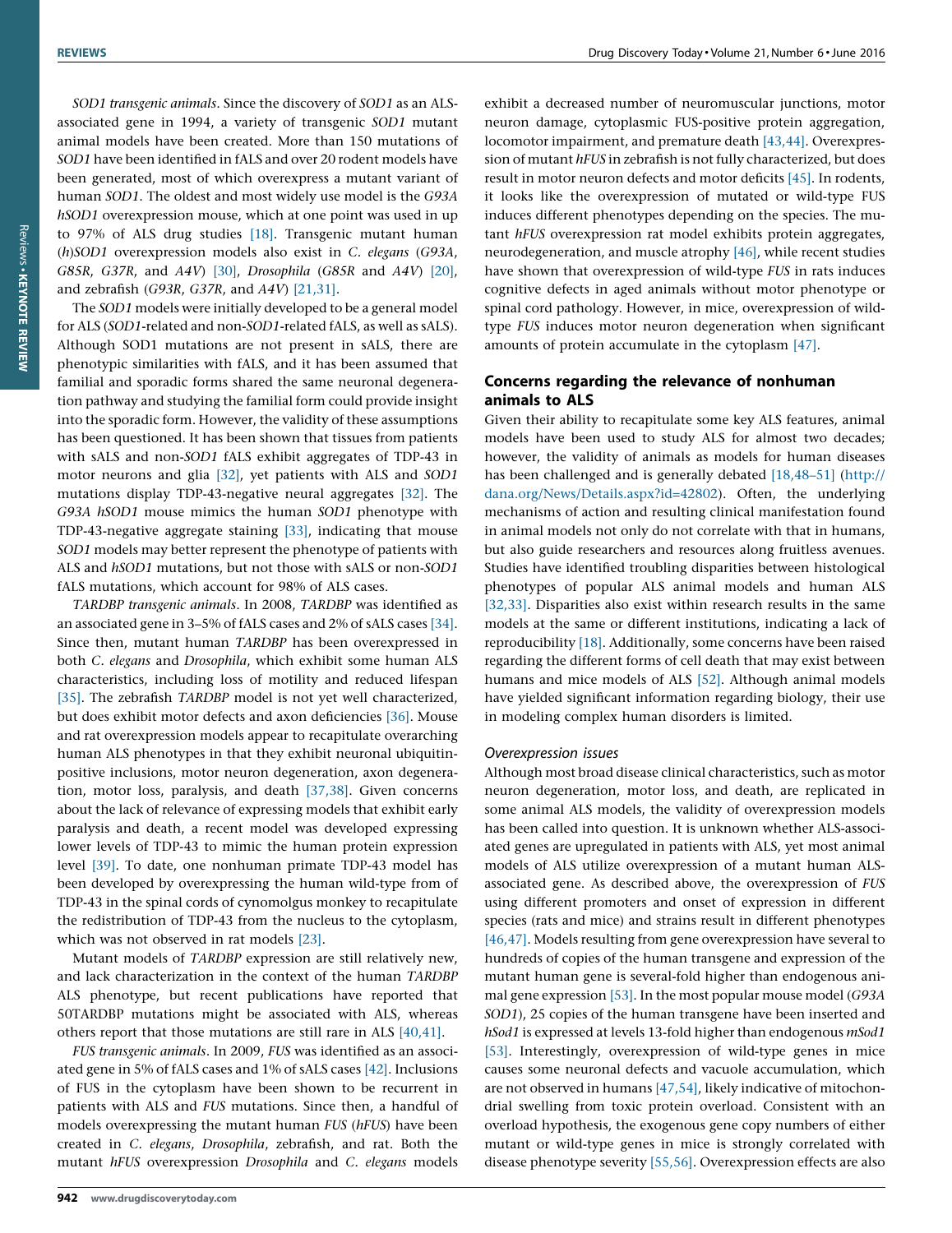seen in Drosophila, where wild-type hTARDBP overexpression causes dose-dependent motor defects and severe reduction of lifespan [\[57\].](#page-9-0) However, depending on the level overexpression of proteins linked to ALS, non-ALS-relevant phenotypes can be observed, ranging from photoreceptor degeneration to disruption of eye architecture and larval lethality, highlighting the toxic effects and lack of specificity of this model.

Overall, these studies suggest that gene overexpression causes toxic effects, some of which are similar to an ALS-like phenotype but are not related to ALS disease progression, thereby complicating disease recapitulation and understanding. Animal models are created to understand disease progression and pathogenesis, support the development of treatments, and collect preclinical data; artifacts of gene overexpression can confound research results, mislead future studies, and, therefore, delay the availability of new drugs to patients.

## Species biological differences impact translational potential

As mentioned above, models of ALS in C. elegans and Drosophila are similar to human ALS in that both exhibit inclusion bodies, defects in neuromuscular junction signaling, glial abnormalities, progressive motor defects, and even death [\[20,30,35,43\]](#page-8-0). However, those models do not exhibit motor neuron death [\[20,30\],](#page-8-0) as observed in humans with ALS, who lose both upper and lower motor neurons. This difference could be due to the short lifespan of these species or to the differences between the neural cell physiology of vertebrates and invertebrates. Zebrafish G93R mutants resemble ALS in that they exhibit the main disease characteristics, including spinal motor neuron loss, muscle degeneration, motor deficits, neuromuscular junction defects, paralysis, and early death [\[31\].](#page-8-0) However, the transgenic zebrafish model is relatively new and not yet fully understood, and developing new interventions for human ALS based on studies conducted on zebrafish is not a guarantee of success, despite its resemblance to the disease in humans.

Similar to zebrafish, some rodent models of ALS, including SOD1 models, also appear to recapitulate many of the characteristic ALS phenotypes, including neuromuscular junction disruption, upper and lower motor neuron loss, muscle degeneration, respiratory problems, immune abnormalities, blood–brain barrier disruptions, and protein aggregation [\[16,58–60\].](#page-8-0) Transgenic models, such as SOD1 and TARDBP models, also demonstrate progressive motor decline that eventually leads to paralysis and death. However, some strains of G93A SOD1 transgenic rats have more aggressive disease phenotypes and different motor neuron degeneration patterns compared with their mouse counterparts [\[22\]](#page-8-0), indicating unique disease manifestations among species. Given that transgenic animals, such as G93A SOD1 rodents exhibiting some similarities with ALS, display species-specific disease phenotypes, this suggests that effects observed in animal models cannot fully be translated into humans because of critical biological differences.

These biological differences can influence disease manifestations, treatment responses, and toxicological thresholds. For example, administration of certain chemicals, such as methyl tert-butyl ether (MTBE), a fuel additive, in male rats induced endogenous  $\alpha_{2u}$ -globulin nephropathy and led to kidney tumors; however, humans do not produce  $\alpha_{2u}$ -globulin and, therefore, respond differently [\[61,62\]](#page-9-0). Similarly, penicillin is safe in humans, but toxic to guinea pigs [\[63\].](#page-9-0) In other instances, drugs are harmful Reviews -

## to humans but not animals, as is the case with thalidomide. Exposure of pregnant women to thalidomide during the 1970s resulted in severe fetal developmental defects; however, thalidomide testing in animals had shown inconsistent and species- and/or strain-specific responses [\[64,65\].](#page-9-0) Species variations in drug toxicology responses are likely due to differences in the uptake and/or excretion, metabolism, and distribution of drugs, as well as immune responses [\[66,67\].](#page-9-0) These critical differences indicate that animals and animal models may not be ideal candidates for the toxicology testing that is necessary for establishing the safety of new drugs.

#### Aging, environment, gender, and CNS physiology

ALS is strongly age associated, but the lack of age-related ALS-like diseases outside of humans (with the possible exception of dogs) suggests the need to appreciate the biological differences between humans and other species. Each species has a unique lifespan, tissue-specific cellular turnover rates, oxidative stress responses, and gene-expression profiles, all of which contribute to aging, and are likely to contribute to differences in aging-related disease progression.

Aging and ALS are also linked to local factors, such as environment, diet, and stress [\[68,69\];](#page-9-0) however, different animal-housing facilities and research groups have varying animal colony management methods, which affect animal stress and behavior [\[70–72\].](#page-9-0) The same animal model studied at two different facilities or by two different investigators can exhibit different disease features, thus confounding results throughout the field. Additionally, gender is a risk factor for ALS, because men are slightly more likely to develop the disease than women and female ALS-model mice tend to live longer than males [\[28,73\];](#page-8-0) however, gender is not always taken into account in animal studies [\[18\]](#page-8-0), which can contribute to poor reproducibility. Additionally, although the human genome is approximately 97.5% similar to the mouse genome, differences in DNA methylation or histone modification can be very different among species, leading to variability in gene expression.

The anatomy and physiology of the organ systems affected by ALS (CNS and skeletal muscle) also differ between species, which likely influences differences in disease phenotype and drug responses. Important anatomic brain differences exist between species [\[74,75\]](#page-9-0), and even between strains within a single species [\[76\].](#page-9-0) According to Eisen, ALS and other neurodegenerative diseases are human-specific diseases. Indeed, the evolution of Homo sapiens led to neocortical changes, with the development of new cortical areas and increased interconnections that are not only responsible for the acquisition of bipedalism and opposable thumbs, but also the brain regions targeted by ALS [\[77\]](#page-9-0). Spinal cord anatomy between species is also unique; the length of the human spinal cord is several times the size of the cord in most animals. Species also differ at the molecular level, because rodents and humans exhibit unique gene expression patterns in the brain [\[78\]](#page-9-0). These differences in physiology, complexity, and expression undoubtedly affect the ability of animal models to mimic human neural disease phenotypes.

## Concerns about the methodologies used to create animal models of ALS

Given that transgenic animals are developed using inbred strains that are relatively genetically homogenous, results using the same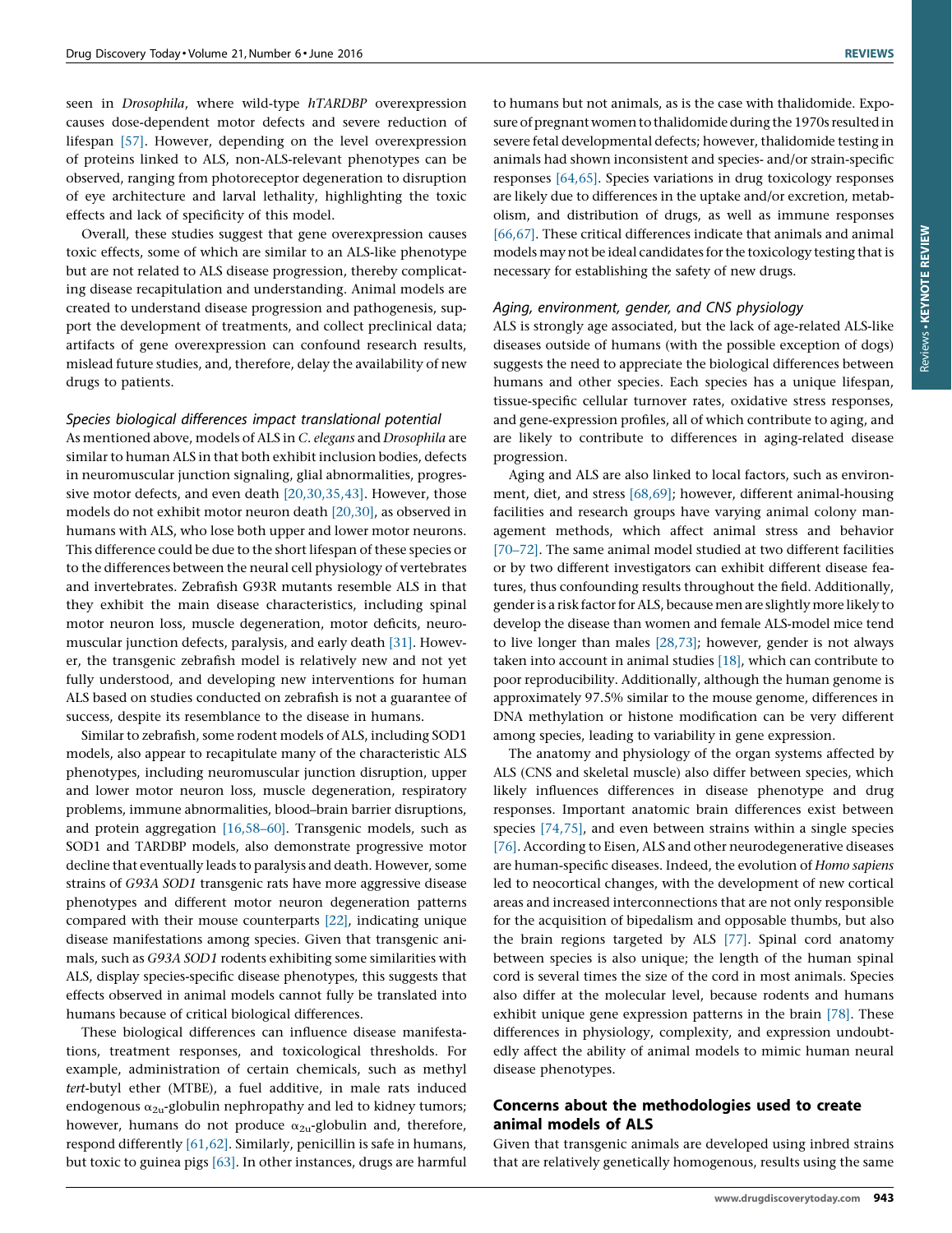transgenic line should be reproducible by different research groups. However, this has often not been the case for ALS animal models for several reasons. As mentioned above, some differences result from animal colony management protocols. In these models, disease progression is often assessed based on qualitative measures, such as grip strength, wire hanging, gait analysis, and neurological scoring [\[79\].](#page-9-0) The lack of standard quantitative measures makes it difficult to compare results between studies. In addition, drug studies on transgenic mice are often underpowered, lack randomization of groups, and outcome evaluations are not performed blind [\[18,80\]](#page-8-0). In fact, the lack of standardized methodology led the European ALS/MND group to develop and publish the Standard Operating Procedures for ALS preclinical animal research [\[79\]](#page-9-0). However, it is still too early to tell whether these guidelines will be used or impact the reproducibility of results.

## ALS genetic subpopulations can have unique disease progression mechanisms

As mentioned above, transgenic animals, especially rodents, are established in inbred and, therefore, genetically homogenous lines [\[18\]](#page-8-0). However, patients with ALS are clinically and genetically diverse. As a result, drug studies in ALS mouse models showing small but positive effects have not translated to positive findings in human clinical trials, likely because the effects of the drugs are both small and specific to unique rodent genetic backgrounds.

According to the guidelines for preclinical testing and colony management when working with ALS mice, established by The Jackson Laboratory and Prize4Life, mixed strains of ALS animal models have an advantage because they better mimic the heterogeneous human population. However, mixing strains between experimental groups could require an increased number of animals to reach statistical significance from a heterogeneous subject pool. The use of inadequate numbers of animals can negatively impact reproducibility and result in misleading data and wasted resources. Genetic issues can even occur within a single strain; G93A hSOD1 mouse colonies can spontaneously lose copies of G93A hSOD1, resulting in misleading data from delayed disease onset and death [\[56\]](#page-9-0). The variable genetics of ALS animal model colonies is a complicating factor that can easily affect the accuracy and reproducibility of results, and likely has contributed to the confusion within the ALS field.

#### Clinical trial design

In most studies, potential drugs or compounds are tested on animal models before the onset of symptoms, which is not relevant when it comes to clinical trials because it is impossible to start treating patients presymptomatically. Additionally, Vinsant et al. proposed that the disease onset in SOD1 mutant mice starts 2 months before it was initially thought (postnatal day 30 instead of 90); therefore, the author suggested that treatment should be tested at postnatal day 30 [\[81\].](#page-9-0) According to the Guidelines for preclinical testing and colony management, it is recommended to conduct preclinical trials pre-onset and, if the drugs show some effect, to conduct the experiments at or post-onset; therefore, there is no valid reason to conduct the experiments pre-onset on animals if they will eventually be conducted at or post-onset.

## Human studies and non-animal approaches

## Genetic studies in humans

Previously, genetic studies have been instrumental in identifying associated mutations in ALS. The identification of C9ORF72 through next-generation sequencing (NGS), which had previously been linked to fALS using a genome-wide association study (GWAS) [\[11,82\],](#page-8-0) was a huge breakthrough in the ALS field, because C9ORF72 is an associated mutation responsible for up to 24% of fALS and 4% sALS cases [\[82\].](#page-9-0) Given that the genetic causes of most sALS cases are still unknown, further GWAS and NGS studies would be useful to identify other ALS-associated genes. Furthermore, genetic studies can improve our understanding of ALS progression and mechanisms. Molecular phenotyping studies have identified unique gene expression profiles of spinal cord neuronal populations in controls versus patients with ALS [\[83\]](#page-9-0), implicating certain pathways in ALS progression. Future molecular phenotyping studies could identify early versus late markers, thereby potentially informing causal relations.

#### Human data and population monitoring

For years, researchers have combed available patient data for causative links to ALS from several patient registries, including ALS registries [National ALS Registry, Department of Veteran's Affairs (VA) ALS Registry, and fALS Connect], which contain data from thousands of patients as well as medical records. These databases are easily and quickly accessible, free, contain data on a large patient population, and, therefore, have benefitted researchers. Registry data can be used to identify genetic and environmental ALS risk factors, predict disease progression, or even improve treatment [\[84,85\].](#page-9-0)

Additionally, monitoring populations susceptible to the disease could help identify biological or physical markers, which would give us a better understanding of the progression of the disease and, therefore, identify early diagnostics.

#### Cell and tissue models

Yeasts have been used to study molecular interactions associated with neurodegenerative diseases, such as ALS. Yeasts are amenable to genetic manipulation, grow quickly, are easy to study at a singlecell level, and have many of the basic cellular mechanisms involved in neurodegeneration, such as mitochondrial defects, protein misfolding, and protein trafficking/degradation impairments. As such, yeast can be used to study cellular responses to known ALS genetic mutations to determine the underlying mechanisms of ALS disease pathology. For example, yeast studies showed that TDP-43 is normally localized to the nucleus, but TDP-43 overexpression resulted in cytoplasmic, toxic protein aggregates [\[86\].](#page-9-0) Other ALS mutations increased cellular stress and also resulted in aggregates [\[87\].](#page-9-0) Of course, ALS is a complex, multicellular disease and, thus, as a single-celled organism, yeast is not capable of recapitulating ALS in its systemic entirety. It is also impossible with yeast to interrogate the complex interactions with other proteins or pathways solely in human cells or in the particular cell of interest, the motor neuron. However, yeast as a model has proven useful in delineating the ALS disease pathway at the molecular and cellular levels, which is a critical foundation upon which to build understanding of the disease at the tissue and multiorgan levels.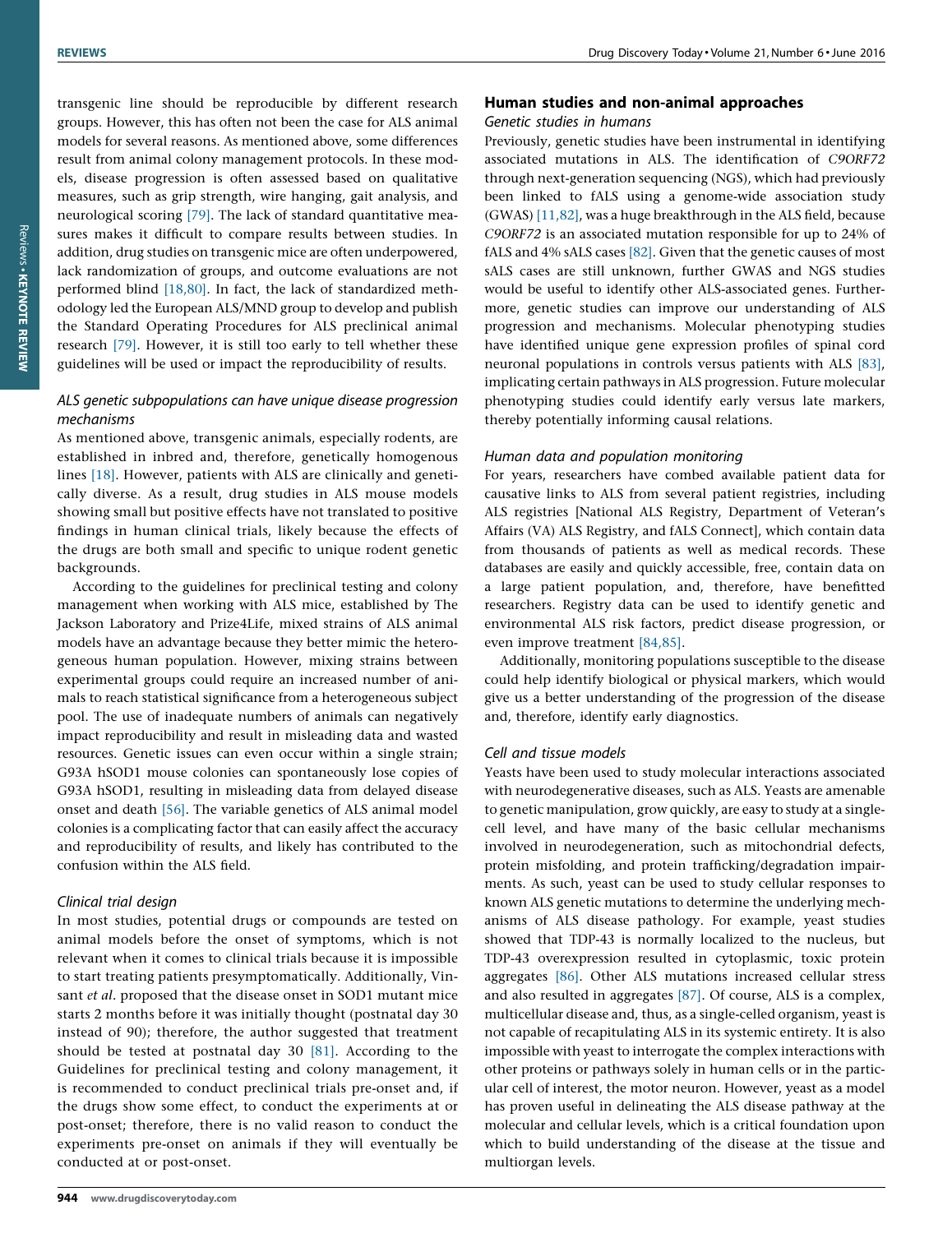Other cultured cells are similarly useful in delineating the fundamental molecular disease pathway. Cultures can comprise primary animal and/or human cells from any tissue, immortal nonstem cell lines, and even embryonic, fetal, or adult stem cells. The recent discovery of induced pluripotent stem cells (iPSC) holds great promise because they can be generated from those affected by ALS, maintaining the donor genotype, and provide an unlimited source of cells for modeling the disease. In case of primary animal cells, neural subtypes from different species can be used, thereby improving species and cellular relevancy for both pathogenesis studies and drug screenings [\[88\].](#page-9-0) For example, motor neuron and motor neuron-like cultures (such as NSC34 cells) display cell stress, aggregation, and cell death in response to ALS mutations [\[36,87\].](#page-9-0) Additionally, cell cultures can generate cell populations for transplantation therapies; everything from embryonic stem cells to adult neuroblasts can be left undifferentiated, induced to differentiate, or altered and then implanted [\[89\].](#page-9-0) Cell culture models are even beginning to supplement, and at times replace, animal testing for toxicological studies because they are quicker, cheaper, more effective, and more ethical [\[90\].](#page-9-0)

Similar to yeast, cell cultures are limited with respect to understanding systemic functions and defects; however, culture models are useful for identifying cell-specific defects and mechanisms. While groups, such as the organ-on-a-chip program funded by DARPA, NIH, and FDA, are beginning to develop complex engineering platforms capable of modeling interactions between multiple organ systems, they are still immature and have not shown much utility ([http://www.ncats.nih.gov/research/reengineering/](http://www.ncats.nih.gov/research/reengineering/tissue-chip/tissue-chip.html) [tissue-chip/tissue-chip.html\)](http://www.ncats.nih.gov/research/reengineering/tissue-chip/tissue-chip.html). However, in the future, it is possible that these platforms will enable cell culture systems to better model complex in vivo environments.

Tissue slice cultures add complexity and, therefore, relevance relative to single cell-type cultures. Cultured tissues maintain local environments and connectivity, but allow relatively easy access to molecular and environmental manipulations. As such, slice cultures are ideal for understanding cellular and local system pathways underlying ALS disease progression and mechanisms. Although they still require animals as a source of the tissue, experiments with cultured tissues use fewer animals per experiment, allow multiple testing per animal, and are also quicker, cheaper, and more amenable to treatments targeting gene expression. For example, tissue slice cultures can be transfected using viruses or particle-mediated delivery [\[91,92\]](#page-9-0), which can be used to either increase or knockdown target gene expression. Furthermore, this technique has recently shown promising data in SOD1 mice models [\[93\].](#page-9-0) Unfortunately, slice cultures also have several disadvantages. They require living tissues, which are not widely available from humans. ALS mouse model tissues have questionable validity, as previously noted for transgenic animals. Additionally, ALS is an age-related disease, but slice cultures are not recommended for tissues from older animals because of poor survival responses to mechanical trauma induced during the preparation.

For all of these tissue culture approaches, drug-screening studies would strongly benefit from the identification of cellular markers of disease progression and health. Marker levels could be used to quickly determine treatment efficacy and even toxicity in a species-specific manner. This would also provide an important

qualitative and quantitative method to compare the response of tissues from different ALS genotypes. Additionally, use of markers could help standardize results between laboratories.

### In vitro models using iPSCs

IPSCs represent the opportunity to integrate the complex genomic landscape seen in humans affected by both fALS and sALS. Human iPSCs are derived from adult somatic cells through epigenetic modification to yield pluripotent cells that proliferate indefinitely in the undifferentiated state, yet retain the ability to differentiate into organ-specific cell types. Motor neurons and other relevant cell types, such as astrocytes, are recreated from iPSCs obtained from humans with ALS and healthy controls can be generated to evaluate genetic factors related to the disease as well as exposure to various toxins. The differentiated cells are characterized and compared in the hope of identifying cellular phenotypes that recapitulate key aspects of the disease.

Although these cells are not free of caveats, such as the difficulty to accurately define the state of the cells, mature the cells, or obtain the right cells, they hold great promise for ALS research, but effective integration is contingent upon access to large numbers of affected cell lines and reproducible panels of their differentiated progeny. The first study demonstrating the ability to generate iPSCs from an 82-year-old woman with ALS and differentiate them into motor neurons was published in 2008 [\[94\].](#page-9-0) More recent studies have evaluated various cellular phenotypes related to the progression of ALS [\[95,96\].](#page-10-0) If cellular phenotypes are successfully identified, the iPSC-based model can then be used to screen drugs that correct the phenotype, thereby generating a model of human efficacy using human cells. Recently, researchers conducted a screen of small molecules on mouse embryonic stem cells differentiated into motor neurons and identified one molecule, kenpaullone, which was found to prolong the survival of both wild-type and SOD1 mutant motor neurons. The authors also found, by testing kenpaullone on human motoneurons derived from human embryonic stem cells or iPSCs, that the compound showed promising preclinical results. Their study also demonstrated that dexpramipexole and olesoxime, two compounds that are active in ALS mouse models and that failed in Phase III clinical trials, had no or too small an effect on human-derived motor neurons [\[97\]](#page-10-0). In a more recent study, researchers were able to recapitulate a clinical phenotype, specifically increased excitability of motor neurons, measured from patients using iPSC-derived motor neurons in a dish. Through the screening of drugs known to reduce neuronal excitability previously approved for treatment of epilepsy, they showed that one drug, retigabine, reversed the cellular phenotype [\[98\].](#page-10-0) This work is now the basis for a clinical trial supported by Glaxo-Smith Kline and represents the first drug identified using iPSC-derived tissue as a disease model.

#### In silico models

As computer modeling becomes more sophisticated, software can be used to make predictions, which could influence the direction of in vivo and in vitro ALS studies. In silico modeling programs can be used to make a variety of predictions, which can save time, money, and lives of both humans and animals. For example, software can gauge the functional variability between normal and mutant proteins and can suggest whether mutations result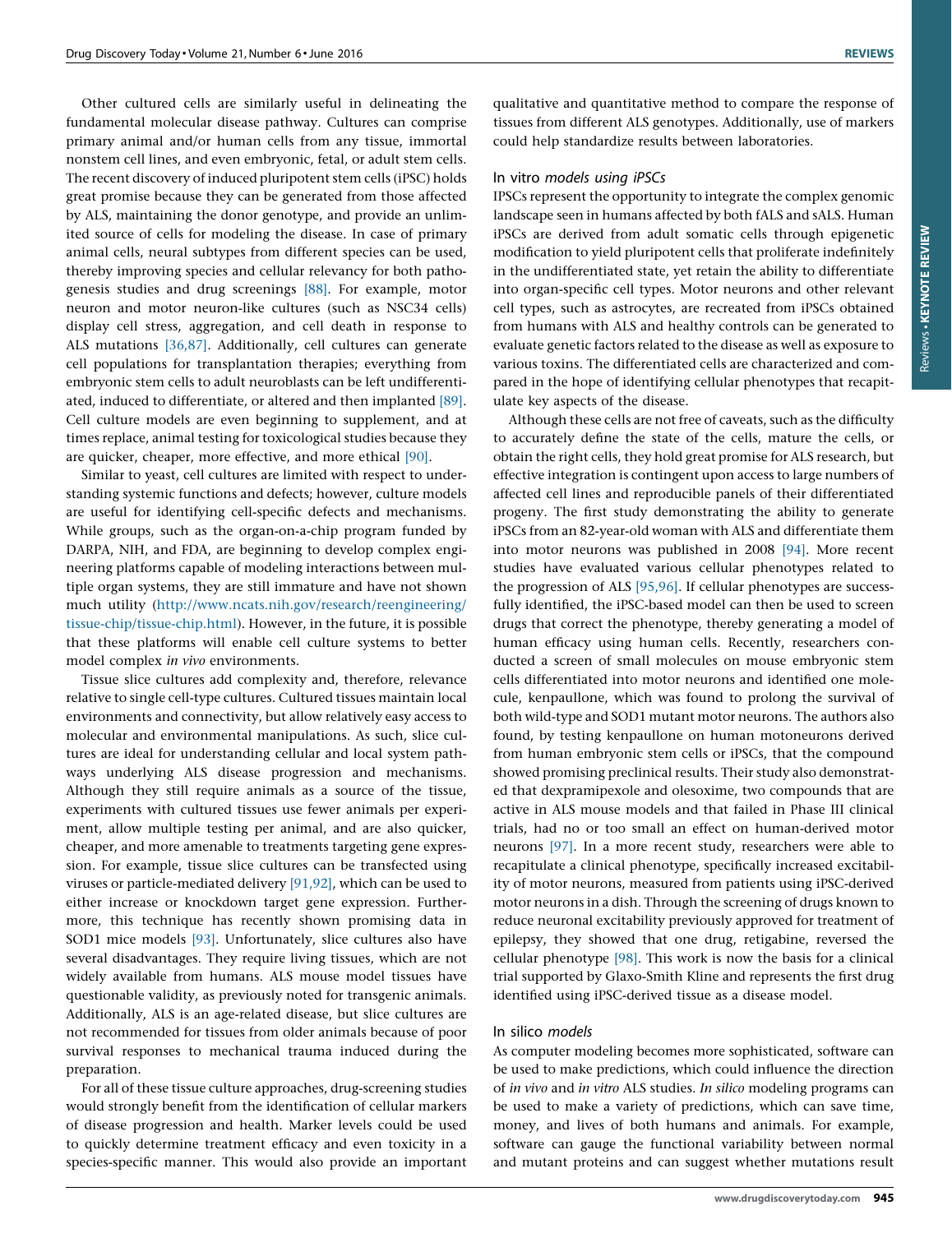in a gain or loss of function. Most known ALS gene mutations result in proteins with a toxic gain in function; however, recent software predictions indicated that mutations in the novel ALS gene, SQSTM1, result in a loss of function [\[99\].](#page-10-0) Software programs also predicted mechanisms of disease development in SOD1 mutants [\[100,101\].](#page-10-0) Additionally, virtual mice are being created from well-characterized mouse models [\[102,103\]](#page-10-0), and can be tested for drug efficacy and, perhaps more importantly, studied for species-specific differences in disease manifestation [\[102,104\]](#page-10-0). These prediction programs will be critical to understanding disease pathogenesis and targets for treatment, both in the general ALS population and in individuals with unique mutations. However, prediction software requires a priori knowledge of associative genes and their mutations.

## Predictive outcome pathways

In the chemical field, the Organization for Economic Cooperation and Development (OECD), the US Environmental Protection Agency, and the European Union Joint Research Centre are collaborating to develop the necessary infrastructure to host a unified 'knowledge base' of adverse outcome pathways (AOPs) that covers the broad spectrum of biological pathways that are likely to be involved in human health and ecological risk assessment: the Adverse Outcome Pathway Knowledge Base (AOP KB)

([http://ihcp.jrc.ec.europa.eu/our\\_activities/alt-animal-testing](http://ihcp.jrc.ec.europa.eu/our_activities/alt-animal-testing-safety-assessment-chemicals/improved_safety_assessment_chemicals/first-release-of-aop-wiki;)[safety-assessment-chemicals/improved\\_safety\\_assessment\\_](http://ihcp.jrc.ec.europa.eu/our_activities/alt-animal-testing-safety-assessment-chemicals/improved_safety_assessment_chemicals/first-release-of-aop-wiki;) [chemicals/first-release-of-aop-wiki;](http://ihcp.jrc.ec.europa.eu/our_activities/alt-animal-testing-safety-assessment-chemicals/improved_safety_assessment_chemicals/first-release-of-aop-wiki;) [http://www.epa.gov/research/](http://www.epa.gov/research/priorities/docs/aop-wiki.pdf;http://aopkb.org/aopwiki/index.php/Main_Page;) [priorities/docs/aop-wiki.pdf;http://aopkb.org/aopwiki/index.php/](http://www.epa.gov/research/priorities/docs/aop-wiki.pdf;http://aopkb.org/aopwiki/index.php/Main_Page;) [Main\\_Page;](http://www.epa.gov/research/priorities/docs/aop-wiki.pdf;http://aopkb.org/aopwiki/index.php/Main_Page;) [http://www.epa.gov/ncct/download\\_files/chemical\\_](http://www.epa.gov/ncct/download_files/chemical_prioritization/AOPWikiTutorial%20v2.pdf) [prioritization/AOPWikiTutorial%20v2.pdf\)](http://www.epa.gov/ncct/download_files/chemical_prioritization/AOPWikiTutorial%20v2.pdf). Building on the existing AOP KB, we could develop a new pathway knowledge base for different for disease models to understand the disease and identify new therapeutics targets in a more efficient manner.

ALS is a complex disease with a spectrum of phenotypes that could represent several closely related disorders with different causes but similar phenotypes. Predictive outcome of disease models would benefit from the use of disease pathway approaches, similar to AOPs used in toxicology [\[105\].](#page-10-0) Scientists and clinicians have already gathered much information on ALS pathways, some of which are integrated in a KEGG pathway map [\(http://www.](http://www.genome.jp/dbget-bin/www_bget?pathway:map05014) [genome.jp/dbget-bin/www\\_bget?pathway:map05014\)](http://www.genome.jp/dbget-bin/www_bget?pathway:map05014). However, we need to focus on integrating this information in a common and accessible database where sequences of molecular changes within the cells leading to the development of the clinical conditions could be listed, as described in Fig. 1. This approach would allow for new information to be added as it is discovered to get a broader understanding of a disease such as ALS, or of specific populations, and to identify new therapeutic targets [\[106\].](#page-10-0)



#### FIGURE 1

Adverse outcome pathway. (a) The adverse outcome pathway is a biological map from the molecular initiating event through to the resulting adverse outcome that encompasses both mechanism and mode of action. (b) Adaptation of the pathway-based approach to the amyotrophic lateral sclerosis (ALS) models describing the key events leading to the adverse outcome at the organism level. Adapted from [\[105\]](#page-10-0) (a).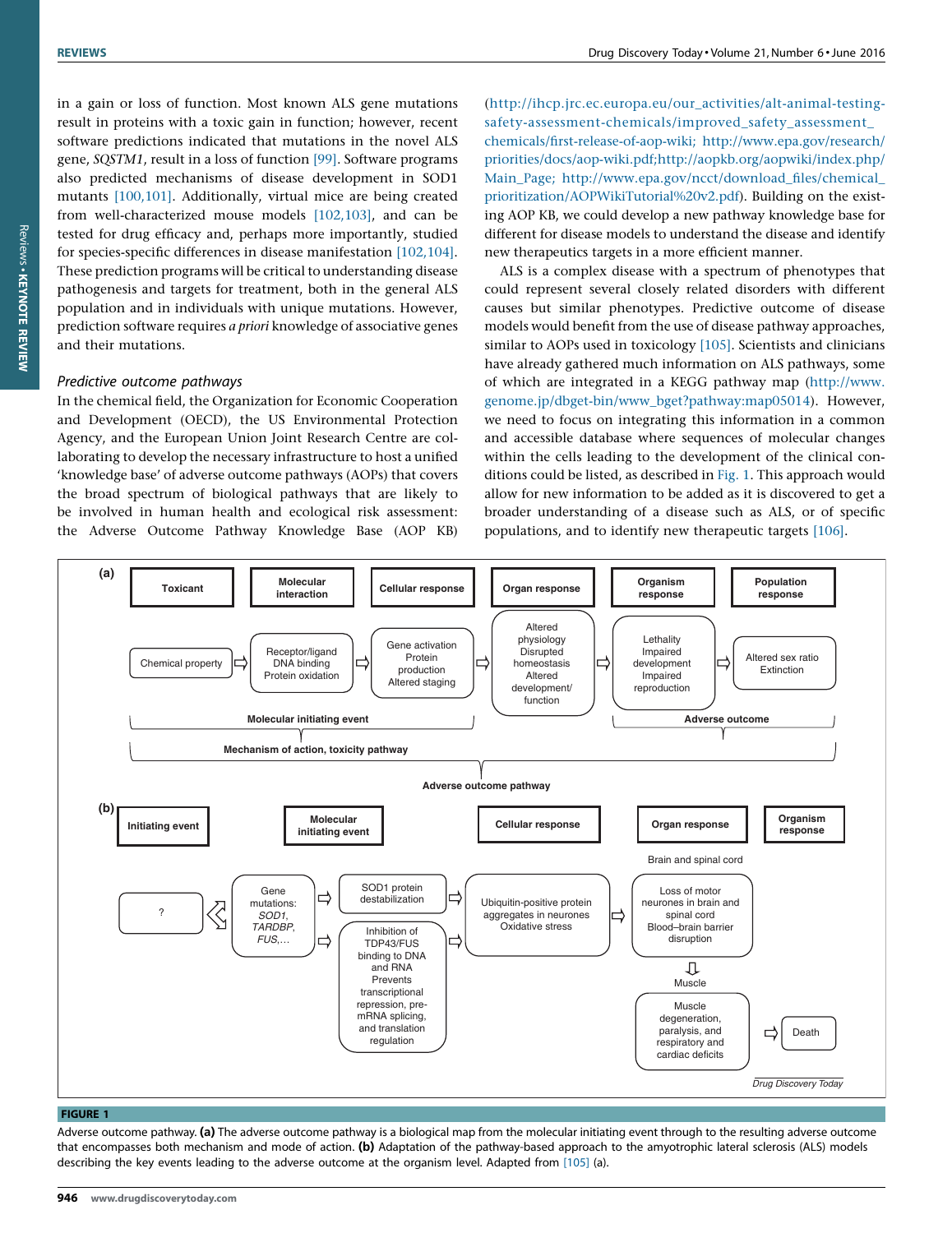Reviews -

 KEYNOTE REVIEWReviews - KEYNOTE REVIEW

<span id="page-8-0"></span>Similarly, it would be possible to map and understand the disease process of each of the different forms of ALS by using computer technology, genetic, and epidemiology databases. This would enable scientists to develop targeted and effective management drugs and cures. Lessons can also be learned from data generated during clinical trials. Understanding why a clinical trial failed is in the best interest of patients and represents an important piece of the disease pathways map.

## Concluding remarks

The lack of clinical translation from animals to humans after 30 years of research suggests that animal models are not an ideal system for studying ALS or for developing drug therapies. The disease mechanism data from animal model studies are not cohesive and the preclinical drug studies have not translated well into successful human clinical trials. Given that animals do not naturally develop ALS, the current models are animals subjected to artificial gene expression and disease construction. However, these constructed models have phenotypes distinct from human ALS, thereby limiting model validity and muddying the analyses of an already complex disease. In addition, the relevance of animals as models in general is being questioned. Critical biological differences exist between animals and humans, resulting in unique disease phenotypes, therapy responses, and toxicity thresholds. Advances in molecular biology, human disease biomonitoring, and computer science could be leveraged to drive investments in developing new, potentially more relevant and effective research methods, including in silico, disease pathway approach- and human-based studies. Redirecting funding toward these models would considerably improve their efficacy, validity, and ubiquity, as well as adding to our understanding of human biology, disease progression, and drug functions. Importantly, using a variety of alternatives will improve data validity and deepen our understanding of basic science. Alternative techniques are not only ethically superior, but also offer more direct, robust insights into human biology and disease, thereby accelerating the transition from bench to bedside. Given that the US Congress is re-examining the way in which drugs are discovered, developed, and delivered through the 21st Century Cures Act, and as the ALS association has received more than US\$100 million through the 'Ice Bucket Challenge,' a large investment is being made directly to help the families of patients with ALS. The time is ripe for re-examining our approach to ALS intervention; it is clear that we need to adopt a new approach to biomedical research based on human biology and the use of new and advanced technologies.

#### References

- 1 Vincent, A.M. et al. (2008) Strategic [approaches](http://refhub.elsevier.com/S1359-6446(16)30027-7/sbref0540) to developing drug treatments for ALS. Drug [Discov.](http://refhub.elsevier.com/S1359-6446(16)30027-7/sbref0540) Today 13, 67–72
- 2 Zhu, S. et al. (2002) [Minocycline](http://refhub.elsevier.com/S1359-6446(16)30027-7/sbref0545) inhibits cytochrome c release and delays progression of [amyotrophic](http://refhub.elsevier.com/S1359-6446(16)30027-7/sbref0545) lateral sclerosis in mice. Nature 417, 74–78
- 3 Sejvar, J.J. et al. (2005) [Amyotrophic](http://refhub.elsevier.com/S1359-6446(16)30027-7/sbref0550) lateral sclerosis mortality in the United States, 1979–2001. [Neuroepidemiology](http://refhub.elsevier.com/S1359-6446(16)30027-7/sbref0550) 25, 144–152
- 4 Kamel, F. et al. (2012) Pesticide exposure and [amyotrophic](http://refhub.elsevier.com/S1359-6446(16)30027-7/sbref0555) lateral sclerosis. [Neurotoxicology](http://refhub.elsevier.com/S1359-6446(16)30027-7/sbref0555) 33, 457–462
- 5 Sutedja, N.A. et al. (2009) Exposure to [chemicals](http://refhub.elsevier.com/S1359-6446(16)30027-7/sbref0560) and metals and risk of [amyotrophic](http://refhub.elsevier.com/S1359-6446(16)30027-7/sbref0560) lateral sclerosis: a systematic review. Amyotroph. Lateral Scler. 10, [302–309](http://refhub.elsevier.com/S1359-6446(16)30027-7/sbref0560)
- 6 Haley, R.W. (2003) Excess [incidence](http://refhub.elsevier.com/S1359-6446(16)30027-7/sbref0565) of ALS in young Gulf War veterans. Neurology 61, [750–756](http://refhub.elsevier.com/S1359-6446(16)30027-7/sbref0565)
- 7 Rosen, D.R. et al. (1993) Mutations in Cu/Zn [superoxide](http://refhub.elsevier.com/S1359-6446(16)30027-7/sbref0570) dismutase gene are associated with familial [amyotrophic](http://refhub.elsevier.com/S1359-6446(16)30027-7/sbref0570) lateral sclerosis. Nature 362, 59–62
- 8 Borchelt, D.R. et al. (1994) [Superoxide](http://refhub.elsevier.com/S1359-6446(16)30027-7/sbref0575) dismutase 1 with mutations linked to familial [amyotrophic](http://refhub.elsevier.com/S1359-6446(16)30027-7/sbref0575) lateral sclerosis possesses significant activity. Proc. Natl. Acad. Sci. U. S. A. 91, [8292–8296](http://refhub.elsevier.com/S1359-6446(16)30027-7/sbref0575)
- 9 Redler, R.L. and [Dokholyan,](http://refhub.elsevier.com/S1359-6446(16)30027-7/sbref0580) N.V. (2012) The complex molecular biology of [amyotrophic](http://refhub.elsevier.com/S1359-6446(16)30027-7/sbref0580) lateral sclerosis (ALS). Progr. Mol. Biol. Transl. Sci. 107, [215–262](http://refhub.elsevier.com/S1359-6446(16)30027-7/sbref0580)
- 10 [Murakami,](http://refhub.elsevier.com/S1359-6446(16)30027-7/sbref0585) T. et al. (2001) A novel SOD1 gene mutation in familial ALS with low [penetrance](http://refhub.elsevier.com/S1359-6446(16)30027-7/sbref0585) in females. J. Neurol. Sci. 189, 45–47
- 11 Renton, A.E. et al. (2011) A [hexanucleotide](http://refhub.elsevier.com/S1359-6446(16)30027-7/sbref0590) repeat expansion in C9ORF72 is the cause of [chromosome](http://refhub.elsevier.com/S1359-6446(16)30027-7/sbref0590) 9p21-linked ALS-FTD. Neuron 72, 257–268
- 12 Neumann, M. et al. (2006) Ubiquitinated TDP-43 in [frontotemporal](http://refhub.elsevier.com/S1359-6446(16)30027-7/sbref0595) lobar [degeneration](http://refhub.elsevier.com/S1359-6446(16)30027-7/sbref0595) and amyotrophic lateral sclerosis. Science 314, 130–133
- 13 Kabashi, E. et al. (2008) TARDBP mutations in [individuals](http://refhub.elsevier.com/S1359-6446(16)30027-7/sbref0600) with sporadic and familial [amyotrophic](http://refhub.elsevier.com/S1359-6446(16)30027-7/sbref0600) lateral sclerosis. Nat. Genet. 40, 572–574
- 14 Freibaum, B.D. et al. (2010) Global analysis of TDP-43 [interacting](http://refhub.elsevier.com/S1359-6446(16)30027-7/sbref0605) proteins reveals strong association with RNA splicing and translation [machinery.](http://refhub.elsevier.com/S1359-6446(16)30027-7/sbref0605) J. Proteome Res. 9, [1104–1120](http://refhub.elsevier.com/S1359-6446(16)30027-7/sbref0605)
- 15 [Zinszner,](http://refhub.elsevier.com/S1359-6446(16)30027-7/sbref0610) H. et al. (1997) TLS (FUS) binds RNA in vivo and engages in nucleo[cytoplasmic](http://refhub.elsevier.com/S1359-6446(16)30027-7/sbref0610) shuttling. J. Cell Sci. 110, 1741–1750
- 16 Gurney, M.E. et al. (1994) Motor neuron [degeneration](http://refhub.elsevier.com/S1359-6446(16)30027-7/sbref0615) in mice that express a human Cu,Zn [superoxide](http://refhub.elsevier.com/S1359-6446(16)30027-7/sbref0615) dismutase mutation. Science 264, 1772–1775
- 17 Bosco, D.A. et al. (2010) [Wild-type](http://refhub.elsevier.com/S1359-6446(16)30027-7/sbref0620) and mutant SOD1 share an aberrant [conformation](http://refhub.elsevier.com/S1359-6446(16)30027-7/sbref0620) and a common pathogenic pathway in ALS. Nat. Neurosci. 13, [1396–1403](http://refhub.elsevier.com/S1359-6446(16)30027-7/sbref0620)
- 18 Benatar, M. (2007) Lost in [translation:](http://refhub.elsevier.com/S1359-6446(16)30027-7/sbref0625) treatment trials in the SOD1 mouse and in human ALS. [Neurobiol.](http://refhub.elsevier.com/S1359-6446(16)30027-7/sbref0625) Dis. 26, 1–13
- 19 Culetto, E. and Sattelle, D.B. (2000) A role for [Caenorhabditis](http://refhub.elsevier.com/S1359-6446(16)30027-7/sbref0630) elegans in [understanding](http://refhub.elsevier.com/S1359-6446(16)30027-7/sbref0630) the function and interactions of human disease genes. Hum. Mol. Genet. 9, [869–877](http://refhub.elsevier.com/S1359-6446(16)30027-7/sbref0630)
- 20 Watson, M.R. et al. (2008) A drosophila model for [amyotrophic](http://refhub.elsevier.com/S1359-6446(16)30027-7/sbref0635) lateral [sclerosis](http://refhub.elsevier.com/S1359-6446(16)30027-7/sbref0635) reveals motor neuron damage by human SOD1. J. Biol. Chem. 283, [24972–24981](http://refhub.elsevier.com/S1359-6446(16)30027-7/sbref0635)
- 21 Lemmens, R. et al. (2007) [Overexpression](http://refhub.elsevier.com/S1359-6446(16)30027-7/sbref0640) of mutant superoxide dismutase 1 causes a motor [axonopathy](http://refhub.elsevier.com/S1359-6446(16)30027-7/sbref0640) in the zebrafish. Hum. Mol. Genet. 16, 2359–2365
- 22 Lladó, J. et al. (2006) [Degeneration](http://refhub.elsevier.com/S1359-6446(16)30027-7/sbref0645) of respiratory motor neurons in the SOD1 G93A [transgenic](http://refhub.elsevier.com/S1359-6446(16)30027-7/sbref0645) rat model of ALS. Neurobiol. Dis. 21, 110–118
- 23 Uchida, A. et al. (2012) Non-human primate model of [amyotrophic](http://refhub.elsevier.com/S1359-6446(16)30027-7/sbref0650) lateral sclerosis with cytoplasmic [mislocalization](http://refhub.elsevier.com/S1359-6446(16)30027-7/sbref0650) of TDP-43. Brain 135, 833–846
- 24 Awano, T. et al. (2009) [Genome-wide](http://refhub.elsevier.com/S1359-6446(16)30027-7/sbref0655) association analysis reveals a SOD1 mutation in canine degenerative myelopathy that resembles [amyotrophic](http://refhub.elsevier.com/S1359-6446(16)30027-7/sbref0655) lateral sclerosis. Proc. Natl. Acad. Sci. U. S. A. 106, [2794–2799](http://refhub.elsevier.com/S1359-6446(16)30027-7/sbref0655)
- 25 Crisp, M.J. et al. (2013) Canine [degenerative](http://refhub.elsevier.com/S1359-6446(16)30027-7/sbref0660) myelopathy: biochemical [characterization](http://refhub.elsevier.com/S1359-6446(16)30027-7/sbref0660) of superoxide dismutase 1 in the first naturally occurring nonhuman [amyotrophic](http://refhub.elsevier.com/S1359-6446(16)30027-7/sbref0660) lateral sclerosis model. Exp. Neurol. 248, 1–9
- 26 Ogawa, M. et al. (2011) [Immunohistochemical](http://refhub.elsevier.com/S1359-6446(16)30027-7/sbref0665) observation of canine degenerative [myelopathy](http://refhub.elsevier.com/S1359-6446(16)30027-7/sbref0665) in two Pembroke Welsh Corgi dogs. J. Vet. Med. Sci. 73, 1275–1279
- 27 Kinsley, L. and Siddique, T. (1993) [Amyotrophic](http://refhub.elsevier.com/S1359-6446(16)30027-7/sbref0670) lateral sclerosis overview. Gene [Rev](http://refhub.elsevier.com/S1359-6446(16)30027-7/sbref0670)
- 28 McCombe, P.A. and Henderson, R.D. (2010) Effects of gender in [amyotrophic](http://refhub.elsevier.com/S1359-6446(16)30027-7/sbref0675) lateral [sclerosis.](http://refhub.elsevier.com/S1359-6446(16)30027-7/sbref0675) Gender Med. 7, 557–570
- 29 Coates, J.R. et al. (2007) Clinical [characterization](http://refhub.elsevier.com/S1359-6446(16)30027-7/sbref0680) of a familial degenerative [myelopathy](http://refhub.elsevier.com/S1359-6446(16)30027-7/sbref0680) in Pembroke Welsh Corgi dogs. J. Vet. Intern. Med. 21, 1323–1331
- 30 Wang, J. et al. (2009) An [ALS-linked](http://refhub.elsevier.com/S1359-6446(16)30027-7/sbref0685) mutant SOD1 produces a locomotor defect associated with aggregation and synaptic [dysfunction](http://refhub.elsevier.com/S1359-6446(16)30027-7/sbref0685) when expressed in neurons of [Caenorhabditis](http://refhub.elsevier.com/S1359-6446(16)30027-7/sbref0685) elegans. PLoS Genet. 5, e1000350
- 31 Ramesh, T. et al. (2010) A genetic model of [amyotrophic](http://refhub.elsevier.com/S1359-6446(16)30027-7/sbref0690) lateral sclerosis in zebrafish displays phenotypic hallmarks of [motoneuron](http://refhub.elsevier.com/S1359-6446(16)30027-7/sbref0690) disease. Dis. Models Mech. 3, [652–662](http://refhub.elsevier.com/S1359-6446(16)30027-7/sbref0690)
- 32 Mackenzie, I.R.A. et al. (2007) Pathological TDP-43 [distinguishes](http://refhub.elsevier.com/S1359-6446(16)30027-7/sbref0695) sporadic amyotrophic lateral sclerosis from [amyotrophic](http://refhub.elsevier.com/S1359-6446(16)30027-7/sbref0695) lateral sclerosis with SOD1 [mutations.](http://refhub.elsevier.com/S1359-6446(16)30027-7/sbref0695) Ann. Neurol. 61, 427–434
- 33 Turner, B.J. et al. (2008) TDP-43 expression in mouse models of [amyotrophic](http://refhub.elsevier.com/S1359-6446(16)30027-7/sbref0700) lateral sclerosis and spinal [muscular](http://refhub.elsevier.com/S1359-6446(16)30027-7/sbref0700) atrophy. BMC Neurosci. 9, 104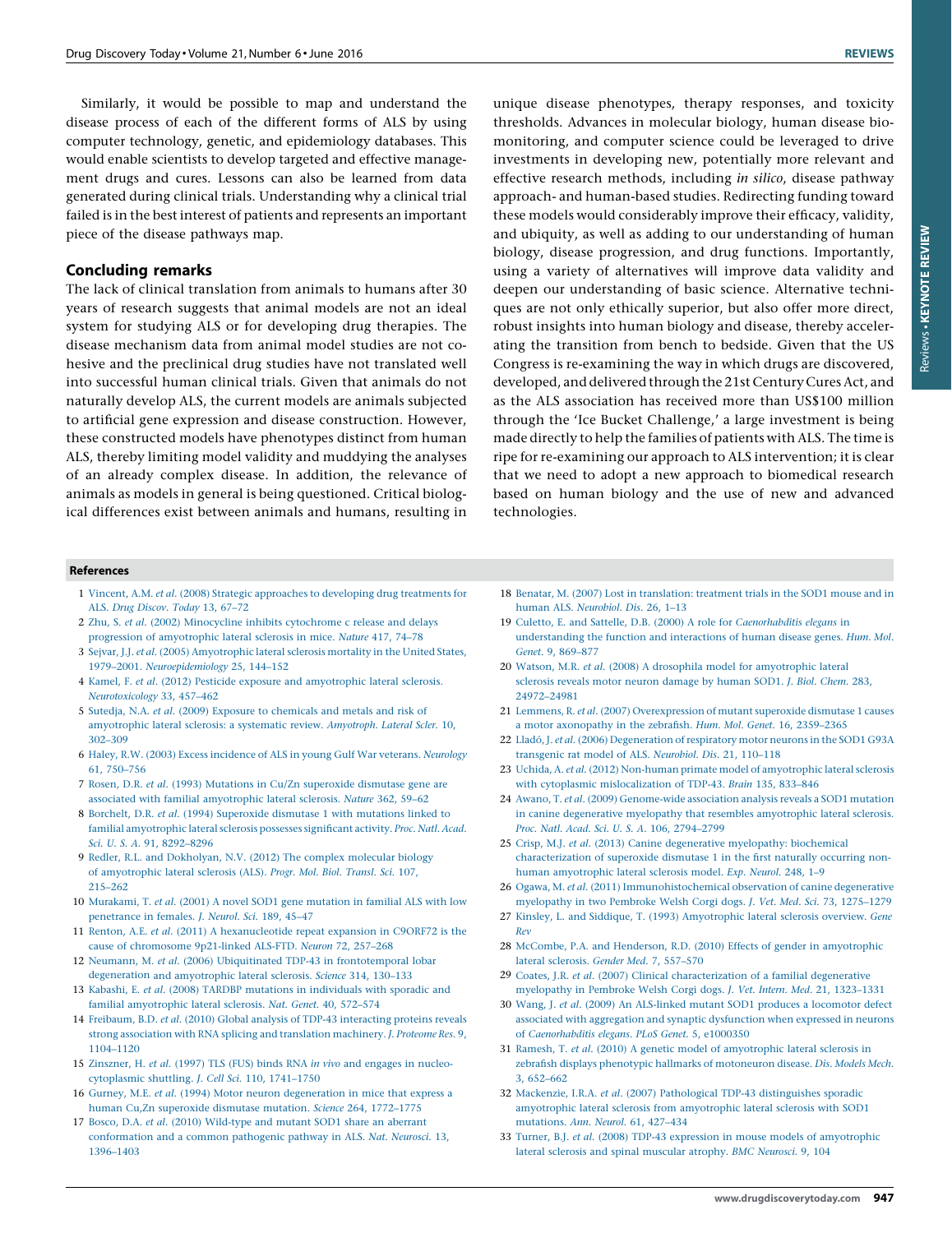- <span id="page-9-0"></span>34 [Lagier-Tourenne,](http://refhub.elsevier.com/S1359-6446(16)30027-7/sbref0705) C. and Cleveland, D.W. (2009) Rethinking ALS: the FUS about TDP-43. Cell 136, [1001–1004](http://refhub.elsevier.com/S1359-6446(16)30027-7/sbref0705)
- 35 Elden, A.C. et al. (2010) Ataxin-2 [intermediate-length](http://refhub.elsevier.com/S1359-6446(16)30027-7/sbref0710) polyglutamine expansions are associated with increased risk for ALS. Nature 466, [1069–1075](http://refhub.elsevier.com/S1359-6446(16)30027-7/sbref0710)
- 36 Kabashi, E. et al. (2010) Gain and loss of function of [ALS-related](http://refhub.elsevier.com/S1359-6446(16)30027-7/sbref0715) mutations of TARDBP [\(TDP-43\)](http://refhub.elsevier.com/S1359-6446(16)30027-7/sbref0715) cause motor deficits in vivo. Hum. Mol. Genet. 19, 671–683
- 37 [Wegorzewska,](http://refhub.elsevier.com/S1359-6446(16)30027-7/sbref0720) I. et al. (2009) TDP-43 mutant transgenic mice develop features of ALS and [frontotemporal](http://refhub.elsevier.com/S1359-6446(16)30027-7/sbref0720) lobar degeneration. Proc. Natl. Acad. Sci. U. S. A. 106, [18809–18814](http://refhub.elsevier.com/S1359-6446(16)30027-7/sbref0720)
- 38 Stallings, N.R. et al. (2010) [Progressive](http://refhub.elsevier.com/S1359-6446(16)30027-7/sbref0725) motor weakness in transgenic mice [expressing](http://refhub.elsevier.com/S1359-6446(16)30027-7/sbref0725) human TDP-43. Neurobiol. Dis. 40, 404–414
- 39 Swarup, V. et al. (2011) Pathological hallmarks of [amyotrophic](http://refhub.elsevier.com/S1359-6446(16)30027-7/sbref0730) lateral sclerosis/ [frontotemporal](http://refhub.elsevier.com/S1359-6446(16)30027-7/sbref0730) lobar degeneration in transgenic mice produced with TDP-43 genomic fragments. Brain 134, [2610–2626](http://refhub.elsevier.com/S1359-6446(16)30027-7/sbref0730)
- 40 Gendron, T.F. et al. (2013) TARDBP mutation analysis in TDP-43 [proteinopathies](http://refhub.elsevier.com/S1359-6446(16)30027-7/sbref0735) and [deciphering](http://refhub.elsevier.com/S1359-6446(16)30027-7/sbref0735) the toxicity of mutant TDP-43. J. Alzheim. Dis. 33 (Suppl. 1), [S35–S45](http://refhub.elsevier.com/S1359-6446(16)30027-7/sbref0735)
- 41 Mackenzie, I.R. et al. (2010) TDP-43 and FUS in [amyotrophic](http://refhub.elsevier.com/S1359-6446(16)30027-7/sbref0740) lateral sclerosis and [frontotemporal](http://refhub.elsevier.com/S1359-6446(16)30027-7/sbref0740) dementia. Lancet Neurol. 9, 995–1007
- 42 [Kwiatkowski,](http://refhub.elsevier.com/S1359-6446(16)30027-7/sbref0745) T.J. et al. (2009) Mutations in the FUS/TLS gene on chromosome 16 cause familial [amyotrophic](http://refhub.elsevier.com/S1359-6446(16)30027-7/sbref0745) lateral sclerosis. Science 323, 1205–1208
- 43 Murakami, T. et al. (2012) ALS mutations in FUS cause neuronal [dysfunction](http://refhub.elsevier.com/S1359-6446(16)30027-7/sbref0750) and death in Caenorhabditis elegans by a dominant [gain-of-function](http://refhub.elsevier.com/S1359-6446(16)30027-7/sbref0750) mechanism. Hum. Mol. [Genet.](http://refhub.elsevier.com/S1359-6446(16)30027-7/sbref0750) 21, 1–9
- 44 Chen, Y. et al. (2011) Expression of human FUS protein in [Drosophila](http://refhub.elsevier.com/S1359-6446(16)30027-7/sbref0755) leads to progressive [neurodegeneration.](http://refhub.elsevier.com/S1359-6446(16)30027-7/sbref0755) Protein Cell 2, 477–486
- 45 [Kabashi,](http://refhub.elsevier.com/S1359-6446(16)30027-7/sbref0760) E. et al. (2011) FUS and TARDBP but not SOD1 interact in genetic models of [amyotrophic](http://refhub.elsevier.com/S1359-6446(16)30027-7/sbref0760) lateral sclerosis. PLoS Genet. 7, e1002214
- 46 Huang, C. et al. (2011) FUS transgenic rats develop the phenotypes of [amyotrophic](http://refhub.elsevier.com/S1359-6446(16)30027-7/sbref0765) lateral sclerosis and [frontotemporal](http://refhub.elsevier.com/S1359-6446(16)30027-7/sbref0765) lobar degeneration. PLoS Genet. 7, e1002011
- 47 Mitchell, J.C. et al. (2013) [Overexpression](http://refhub.elsevier.com/S1359-6446(16)30027-7/sbref0770) of human wild-type FUS causes progressive motor neuron degeneration in an age- and [dose-dependent](http://refhub.elsevier.com/S1359-6446(16)30027-7/sbref0770) fashion. Acta [Neuropathol.](http://refhub.elsevier.com/S1359-6446(16)30027-7/sbref0770) 125, 273–288
- 48 Schnabel, J. (2008) [Neuroscience:](http://refhub.elsevier.com/S1359-6446(16)30027-7/sbref0775) standard model. Nature 454, 682–685
- 49 Langley, G.R. (2014) [Considering](http://refhub.elsevier.com/S1359-6446(16)30027-7/sbref0780) a new paradigm for Alzheimer's disease research. Drug Discov. Today 19, [1114–1124](http://refhub.elsevier.com/S1359-6446(16)30027-7/sbref0780)
- 50 Buckland, G.L. (2011) Harnessing [opportunities](http://refhub.elsevier.com/S1359-6446(16)30027-7/sbref0785) in non-animal asthma research for a [21st-century](http://refhub.elsevier.com/S1359-6446(16)30027-7/sbref0785) science. Drug Discov. Today 16, 914–927
- 51 Muotri, A.R. (2015) The human model: changing focus on autism research. Biol. Psychiatry <http://dx.doi.org/10.1016/j.biopsych.2015.03.012>
- 52 Martin, L.J. et al. (2007) Motor neuron [degeneration](http://refhub.elsevier.com/S1359-6446(16)30027-7/sbref0795) in amyotrophic lateral sclerosis mutant superoxide dismutase-1 transgenic mice: [mechanisms](http://refhub.elsevier.com/S1359-6446(16)30027-7/sbref0795) of [mitochondriopathy](http://refhub.elsevier.com/S1359-6446(16)30027-7/sbref0795) and cell death. J. Comp. Neurol. 500, 20–46
- 53 Shibata, N. (2001) Transgenic mouse model for familial [amyotrophic](http://refhub.elsevier.com/S1359-6446(16)30027-7/sbref0800) lateral sclerosis with superoxide dismutase-1 mutation. [Neuropathology](http://refhub.elsevier.com/S1359-6446(16)30027-7/sbref0800) 21, 82–92
- 54 Dal Canto, M.C. and Gurney, M.E. (1995) [Neuropathological](http://refhub.elsevier.com/S1359-6446(16)30027-7/sbref0805) changes in two lines of mice carrying a [transgene](http://refhub.elsevier.com/S1359-6446(16)30027-7/sbref0805) for mutant human Cu,Zn SOD, and in mice [overexpressing](http://refhub.elsevier.com/S1359-6446(16)30027-7/sbref0805) wild type human SOD: a model of familial amyotrophic lateral [sclerosis](http://refhub.elsevier.com/S1359-6446(16)30027-7/sbref0805) (FALS). Brain Res. 676, 25–40
- 55 Henriques, A. et al. (2010) [Characterization](http://refhub.elsevier.com/S1359-6446(16)30027-7/sbref0810) of a novel SOD-1(G93A) transgenic mouse line with very decelerated disease [development.](http://refhub.elsevier.com/S1359-6446(16)30027-7/sbref0810) PLoS One 5, e15445
- 56 [Alexander,](http://refhub.elsevier.com/S1359-6446(16)30027-7/sbref0815) G.M. et al. (2004) Effect of transgene copy number on survival in the G93A SOD1 [transgenic](http://refhub.elsevier.com/S1359-6446(16)30027-7/sbref0815) mouse model of ALS. Brain Res. Mol. Brain Res. 130, 7–15
- 57 Hanson, K.A. et al. (2010) Ubiquilin modifies TDP-43 toxicity in a [Drosophila](http://refhub.elsevier.com/S1359-6446(16)30027-7/sbref0820) model of amyotrophic lateral sclerosis (ALS). J. Biol. Chem. 285, [11068–11072](http://refhub.elsevier.com/S1359-6446(16)30027-7/sbref0820)
- 58 Tankersley, C.G. et al. (2007) Respiratory [impairment](http://refhub.elsevier.com/S1359-6446(16)30027-7/sbref0825) in a mouse model of [amyotrophic](http://refhub.elsevier.com/S1359-6446(16)30027-7/sbref0825) lateral sclerosis. J. Appl. Physiol. 102, 926–932
- 59 Stieber, A. et al. (2000) [Aggregation](http://refhub.elsevier.com/S1359-6446(16)30027-7/sbref0830) of ubiquitin and a mutant ALS-linked SOD1 protein correlate with disease progression and [fragmentation](http://refhub.elsevier.com/S1359-6446(16)30027-7/sbref0830) of the Golgi [apparatus.](http://refhub.elsevier.com/S1359-6446(16)30027-7/sbref0830) J. Neurol. Sci. 173, 53–62
- 60 Watanabe, M. et al. (2001) [Histological](http://refhub.elsevier.com/S1359-6446(16)30027-7/sbref0835) evidence of protein aggregation in mutant SOD1 transgenic mice and in [amyotrophic](http://refhub.elsevier.com/S1359-6446(16)30027-7/sbref0835) lateral sclerosis neural tissues. [Neurobiol.](http://refhub.elsevier.com/S1359-6446(16)30027-7/sbref0835) Dis. 8, 933–941
- 61 [Prescott-Mathews,](http://refhub.elsevier.com/S1359-6446(16)30027-7/sbref0840) J.S. et al. (1997) Methyl tert-butyl ether causes alpha2u-globulin [nephropathy](http://refhub.elsevier.com/S1359-6446(16)30027-7/sbref0840) and enhanced renal cell proliferation in male Fischer-344 rats. Toxicol. Appl. [Pharmacol.](http://refhub.elsevier.com/S1359-6446(16)30027-7/sbref0840) 143, 301–314
- 62 Dietrich, D.R. and Swenberg, J.A. (1991) The presence of alpha [2u-globulin](http://refhub.elsevier.com/S1359-6446(16)30027-7/sbref0845) is necessary for [d-limonene](http://refhub.elsevier.com/S1359-6446(16)30027-7/sbref0845) promotion of male rat kidney tumors. Cancer Res. 51, [3512–3521](http://refhub.elsevier.com/S1359-6446(16)30027-7/sbref0845)
- 63 Stuart, P. and Slavin, G. (1951) Toxicity of [penicillin](http://refhub.elsevier.com/S1359-6446(16)30027-7/sbref0850) to guinea pigs. Nature 167, [319–320](http://refhub.elsevier.com/S1359-6446(16)30027-7/sbref0850)
- 64 Fratta, I.D. et al. (1965) Teratogenic effects of [thalidomide](http://refhub.elsevier.com/S1359-6446(16)30027-7/sbref0855) in rabbits, rats, hamsters, and mice. Toxicol. Appl. [Pharmacol.](http://refhub.elsevier.com/S1359-6446(16)30027-7/sbref0855) 7, 268–286
- 65 [Schumacher,](http://refhub.elsevier.com/S1359-6446(16)30027-7/sbref0860) H. et al. (1968) A comparison of the teratogenic activity of [thalidomide](http://refhub.elsevier.com/S1359-6446(16)30027-7/sbref0860) in rabbits and rats. J. Pharmacol. Exp. Ther. 160, 189–200
- 66 [Martignoni,](http://refhub.elsevier.com/S1359-6446(16)30027-7/sbref0865) M. et al. (2006) Species differences between mouse, rat, dog, monkey and human [CYP-mediated](http://refhub.elsevier.com/S1359-6446(16)30027-7/sbref0865) drug metabolism, inhibition and induction. Expert Opin. Drug Metab. Toxicol. 2, [875–894](http://refhub.elsevier.com/S1359-6446(16)30027-7/sbref0865)
- 67 Knight, A. (2007) Systematic reviews of animal experiments [demonstrate](http://refhub.elsevier.com/S1359-6446(16)30027-7/sbref0870) poor human clinical and [toxicological](http://refhub.elsevier.com/S1359-6446(16)30027-7/sbref0870) utility. Altern. Lab. Anim. 35, 641–659
- 68 Fang, F. et al. (2008) Loss of a child and the risk of [amyotrophic](http://refhub.elsevier.com/S1359-6446(16)30027-7/sbref0875) lateral sclerosis. Am. J. [Epidemiol.](http://refhub.elsevier.com/S1359-6446(16)30027-7/sbref0875) 167, 203–210
- 69 Wang, H. et al. (2011) Vitamin E intake and risk of [amyotrophic](http://refhub.elsevier.com/S1359-6446(16)30027-7/sbref0880) lateral sclerosis: a pooled analysis of data from 5 [prospective](http://refhub.elsevier.com/S1359-6446(16)30027-7/sbref0880) cohort studies. Am. J. Epidemiol. 173, [595–602](http://refhub.elsevier.com/S1359-6446(16)30027-7/sbref0880)
- 70 Godbey, T. et al. (2011) [Cage-change](http://refhub.elsevier.com/S1359-6446(16)30027-7/sbref0885) interval preference in mice. Lab Anim. 40, [225–230](http://refhub.elsevier.com/S1359-6446(16)30027-7/sbref0885)
- 71 Milligan, S.R. et al. (1993) Sound levels in rooms housing [laboratory](http://refhub.elsevier.com/S1359-6446(16)30027-7/sbref0890) animals: an [uncontrolled](http://refhub.elsevier.com/S1359-6446(16)30027-7/sbref0890) daily variable. Physiol. Behav. 53, 1067–1076
- 72 Olsson, I.A. and Dahlborn, K. (2002) Improving housing [conditions](http://refhub.elsevier.com/S1359-6446(16)30027-7/sbref0895) for laboratory mice: a review of ['environmental](http://refhub.elsevier.com/S1359-6446(16)30027-7/sbref0895) enrichment'. Lab Anim. 36, 243–270
- 73 Alves, C.J. et al. (2011) Early motor and [electrophysiological](http://refhub.elsevier.com/S1359-6446(16)30027-7/sbref0900) changes in transgenic mouse model of [amyotrophic](http://refhub.elsevier.com/S1359-6446(16)30027-7/sbref0900) lateral sclerosis and gender differences on clinical [outcome.](http://refhub.elsevier.com/S1359-6446(16)30027-7/sbref0900) Brain Res. 1394, 90–104
- 74 Zeiss, C.J. (2005) [Neuroanatomical](http://refhub.elsevier.com/S1359-6446(16)30027-7/sbref0905) phenotyping in the mouse: the dopaminergic system. Vet. Pathol. 42, [753–773](http://refhub.elsevier.com/S1359-6446(16)30027-7/sbref0905)
- 75 Moon, L. and Bunge, M.B. (2005) From animal models to humans: [strategies](http://refhub.elsevier.com/S1359-6446(16)30027-7/sbref0910) for promoting CNS axon [regeneration](http://refhub.elsevier.com/S1359-6446(16)30027-7/sbref0910) and recovery of limb function after spinal cord injury. J. [Neurol.](http://refhub.elsevier.com/S1359-6446(16)30027-7/sbref0910) Phys. Ther. 29, 55–69
- 76 Chen, X.J. et al. (2006) [Neuroanatomical](http://refhub.elsevier.com/S1359-6446(16)30027-7/sbref0915) differences between mouse strains as shown by [high-resolution](http://refhub.elsevier.com/S1359-6446(16)30027-7/sbref0915) 3D MRI. Neuroimage 29, 99–105
- 77 Eisen, A. (2009) [Amyotrophic](http://refhub.elsevier.com/S1359-6446(16)30027-7/sbref0920) lateral sclerosis evolutionary and other [perspectives.](http://refhub.elsevier.com/S1359-6446(16)30027-7/sbref0920) Muscle Nerve 40, 297–304
- 78 Stansberg, C. et al. (2011) Gene [expression](http://refhub.elsevier.com/S1359-6446(16)30027-7/sbref0925) in the rat brain: high similarity but unique differences between [frontomedial-,](http://refhub.elsevier.com/S1359-6446(16)30027-7/sbref0925) temporal- and occipital cortex. BMC [Neurosci.](http://refhub.elsevier.com/S1359-6446(16)30027-7/sbref0925) 12, 15
- 79 Ludolph, A.C. et al. (2010) [Guidelines](http://refhub.elsevier.com/S1359-6446(16)30027-7/sbref0930) for preclinical animal research in ALS/MND: a consensus meeting. [Amyotroph.](http://refhub.elsevier.com/S1359-6446(16)30027-7/sbref0930) Lateral Scler. 11, 38–45
- 80 Van Den Bosch, L. (2011) Genetic rodent models of [amyotrophic](http://refhub.elsevier.com/S1359-6446(16)30027-7/sbref0935) lateral sclerosis. J. Biomed. [Biotechnol.](http://refhub.elsevier.com/S1359-6446(16)30027-7/sbref0935) 2011, 348765
- 81 Vinsant, S. et al. (2013) [Characterization](http://refhub.elsevier.com/S1359-6446(16)30027-7/sbref0940) of early pathogenesis in the SOD1(G93A) mouse model of ALS: part II, results and [discussion.](http://refhub.elsevier.com/S1359-6446(16)30027-7/sbref0940) Brain Behav. 3, 431–457
- 82 [DeJesus-Hernandez,](http://refhub.elsevier.com/S1359-6446(16)30027-7/sbref0945) M. et al. (2011) Expanded GGGGCC hexanucleotide repeat in noncoding region of C9ORF72 causes [chromosome](http://refhub.elsevier.com/S1359-6446(16)30027-7/sbref0945) 9p-linked FTD and ALS. Neuron 72, [245–256](http://refhub.elsevier.com/S1359-6446(16)30027-7/sbref0945)
- 83 Dangond, F. et al. (2004) [Molecular](http://refhub.elsevier.com/S1359-6446(16)30027-7/sbref0950) signature of late-stage human ALS revealed by expression profiling of [postmortem](http://refhub.elsevier.com/S1359-6446(16)30027-7/sbref0950) spinal cord gray matter. Physiol. Genomics 16, [229–239](http://refhub.elsevier.com/S1359-6446(16)30027-7/sbref0950)
- 84 Pupillo, E. et al. (2012) Trauma and [amyotrophic](http://refhub.elsevier.com/S1359-6446(16)30027-7/sbref0955) lateral sclerosis: a case–control study from a [population-based](http://refhub.elsevier.com/S1359-6446(16)30027-7/sbref0955) registry. Eur. J. Neurol. 19, 1509–1517
- 85 Beghi, E. et al. (2011) The [epidemiology](http://refhub.elsevier.com/S1359-6446(16)30027-7/sbref0960) and treatment of ALS: focus on the [heterogeneity](http://refhub.elsevier.com/S1359-6446(16)30027-7/sbref0960) of the disease and critical appraisal of therapeutic trials. Amyotroph. [Lateral](http://refhub.elsevier.com/S1359-6446(16)30027-7/sbref0960) Scler. 12, 1–10
- 86 Johnson, B.S. et al. (2008) A yeast TDP-43 [proteinopathy](http://refhub.elsevier.com/S1359-6446(16)30027-7/sbref0965) model: exploring the molecular [determinants](http://refhub.elsevier.com/S1359-6446(16)30027-7/sbref0965) of TDP-43 aggregation and cellular toxicity. Proc. Natl. Acad. Sci. U. S. A. 105, [6439–6444](http://refhub.elsevier.com/S1359-6446(16)30027-7/sbref0965)
- 87 Suzuki, H. et al. (2009) ALS-linked P56S-VAPB, an aggregated [loss-of-function](http://refhub.elsevier.com/S1359-6446(16)30027-7/sbref0970) mutant of VAPB, predisposes motor neurons to ER [stress-related](http://refhub.elsevier.com/S1359-6446(16)30027-7/sbref0970) death by inducing aggregation of [co-expressed](http://refhub.elsevier.com/S1359-6446(16)30027-7/sbref0970) wild-type VAPB. J. Neurochem. 108, 973–985
- 88 Wang, J. et al. (2011) Protective effects of resveratrol through the [up-regulation](http://refhub.elsevier.com/S1359-6446(16)30027-7/sbref0975) of SIRT1 expression in the mutant [hSOD1-G93A-bearing](http://refhub.elsevier.com/S1359-6446(16)30027-7/sbref0975) motor neuron-like cell culture model of [amyotrophic](http://refhub.elsevier.com/S1359-6446(16)30027-7/sbref0975) lateral sclerosis. Neurosci. Lett. 503, 250–255
- 89 Boulis, N.M. et al. (2011) [Translational](http://refhub.elsevier.com/S1359-6446(16)30027-7/sbref0980) stem cell therapy for amyotrophic lateral [sclerosis.](http://refhub.elsevier.com/S1359-6446(16)30027-7/sbref0980) Nat. Rev. Neurol. 8, 172–176
- 90 Long, M.E. (2007) Predicting [carcinogenicity](http://refhub.elsevier.com/S1359-6446(16)30027-7/sbref0985) in humans: the need to supplement [animal-based](http://refhub.elsevier.com/S1359-6446(16)30027-7/sbref0985) toxicology. Altern. Anim. Test. Exp. 14, 553–559
- 91 Thomas, A. et al. (1998) [Quantitative](http://refhub.elsevier.com/S1359-6446(16)30027-7/sbref0990) analysis of gene expression in organotypic slice-explant cultures by [particle-mediated](http://refhub.elsevier.com/S1359-6446(16)30027-7/sbref0990) gene transfer. J. Neurosci. Methods 84, [181–191](http://refhub.elsevier.com/S1359-6446(16)30027-7/sbref0990)
- 92 Stokes, C.E. et al. (2003) Dynamics of a transgene [expression](http://refhub.elsevier.com/S1359-6446(16)30027-7/sbref0995) in acute rat brain slices [transfected](http://refhub.elsevier.com/S1359-6446(16)30027-7/sbref0995) with adenoviral vectors. Exp. Physiol. 88, 459–466
- 93 Foust, K.D. et al. (2013) Therapeutic [AAV9-mediated](http://refhub.elsevier.com/S1359-6446(16)30027-7/sbref1000) suppression of mutant SOD1 slows disease [progression](http://refhub.elsevier.com/S1359-6446(16)30027-7/sbref1000) and extends survival in models of inherited ALS. Mol. Ther. 21, [2148–2159](http://refhub.elsevier.com/S1359-6446(16)30027-7/sbref1000)
- 94 Dimos, J.T. et al. (2008) Induced [pluripotent](http://refhub.elsevier.com/S1359-6446(16)30027-7/sbref1005) stem cells generated from patients with ALS can be [differentiated](http://refhub.elsevier.com/S1359-6446(16)30027-7/sbref1005) into motor neurons. Science 321, 1218–1221